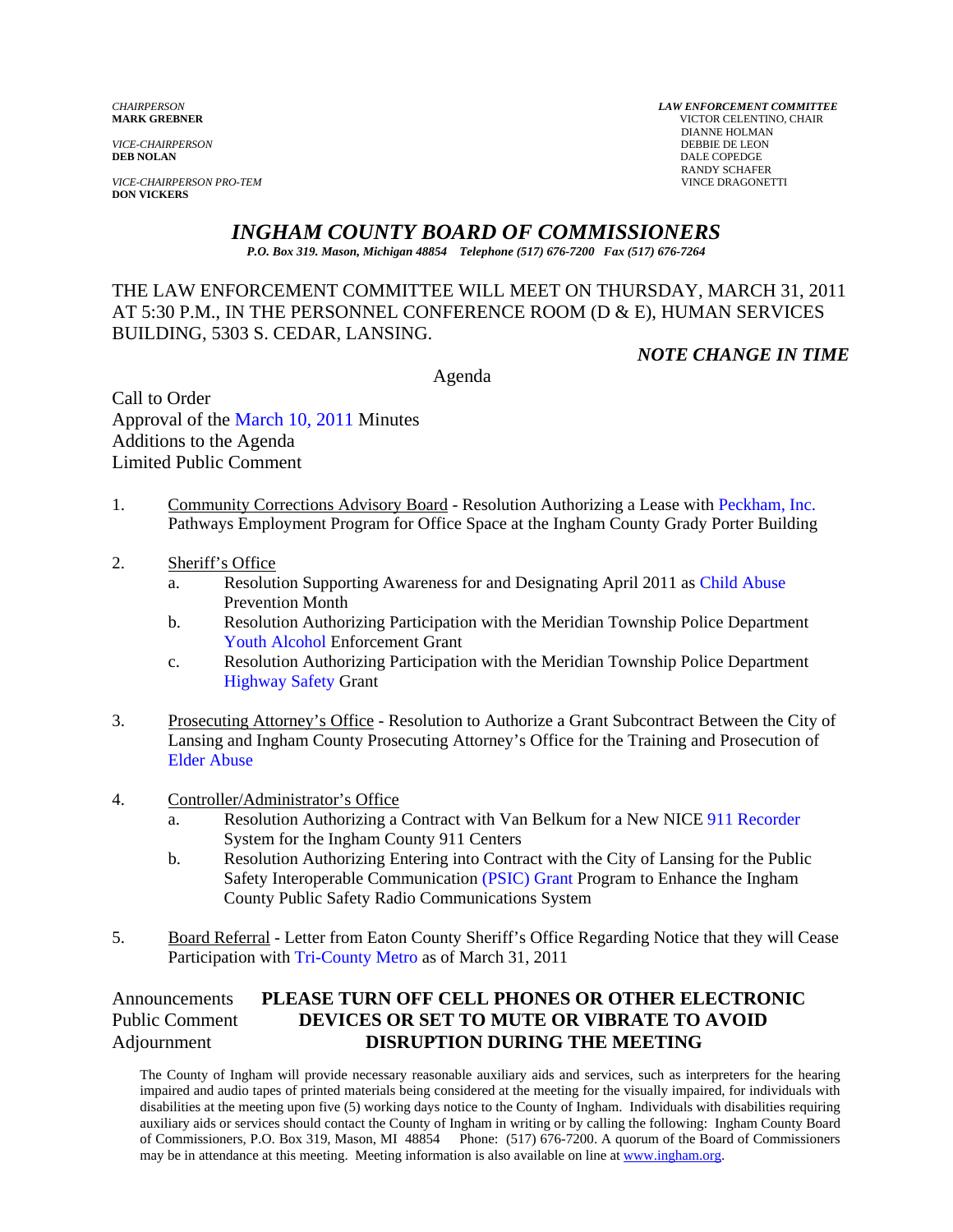#### LAW ENFORCEMENT COMMITTEE March 10, 2011 **Minutes**

<span id="page-1-0"></span>

| <b>Members Present:</b> | Victor Celentino, Dianne Holman, Debbie De Leon, Dale<br>Copedge, Randy Schafer, Vince Dragonetti and Board Chairperson<br>Grebner |
|-------------------------|------------------------------------------------------------------------------------------------------------------------------------|
| <b>Members Absent:</b>  | <b>None</b>                                                                                                                        |
| <b>Others Present:</b>  | John Neilsen, Sgt. Robert Ott, Mary Sabaj, Sally Auer, Dean Sienko, Deb<br>Brinson and others.                                     |

The meeting was called to order by Chairperson Celentino at 6:03 p.m. in the Personnel Conference Room "D & E" of the Human Services Building, 5303 S. Cedar Street, Lansing.

Approval of the February 10, 2011 Minutes The February 10, 2011 Minutes were accepted as amended:

Announcements, last sentence, add the word **County** before employee.

Mr. Neilsen informed the Committee that Meridian Township did offer a position to a former **County** employee.

#### Additions to the Agenda

3. Substitute - Resolution to Authorize 10 and 12 Hour Jail Nurse Shifts for the Jail Nurses at the Ingham County Jail

Limited Public Comment None

(Commissioner Copedge arrived at 6:05 p.m.)

#### MOVED BY COMM. SCHAFER, SUPPORTED BY COMM. DRAGONETTI, TO APPROVE A CONSENT AGENDA FOR THE FOLLOWING ITEMS:

- 1. Community Corrections Advisory Board Resolution Authorizing a Modification to the Contract with the Michigan Department of Corrections for Ingham County/City of Lansing Community Corrections and Subcontracts for Community Corrections Programs for Fiscal Year 2010-2011
- 2. Local Emergency Planning Committee Resolution Authorizing the Acceptance of \$225.00 from Consumers Energy for the Purchase of Emergency Preparedness and Response Supplies for the Community Emergency Response Team (CERT)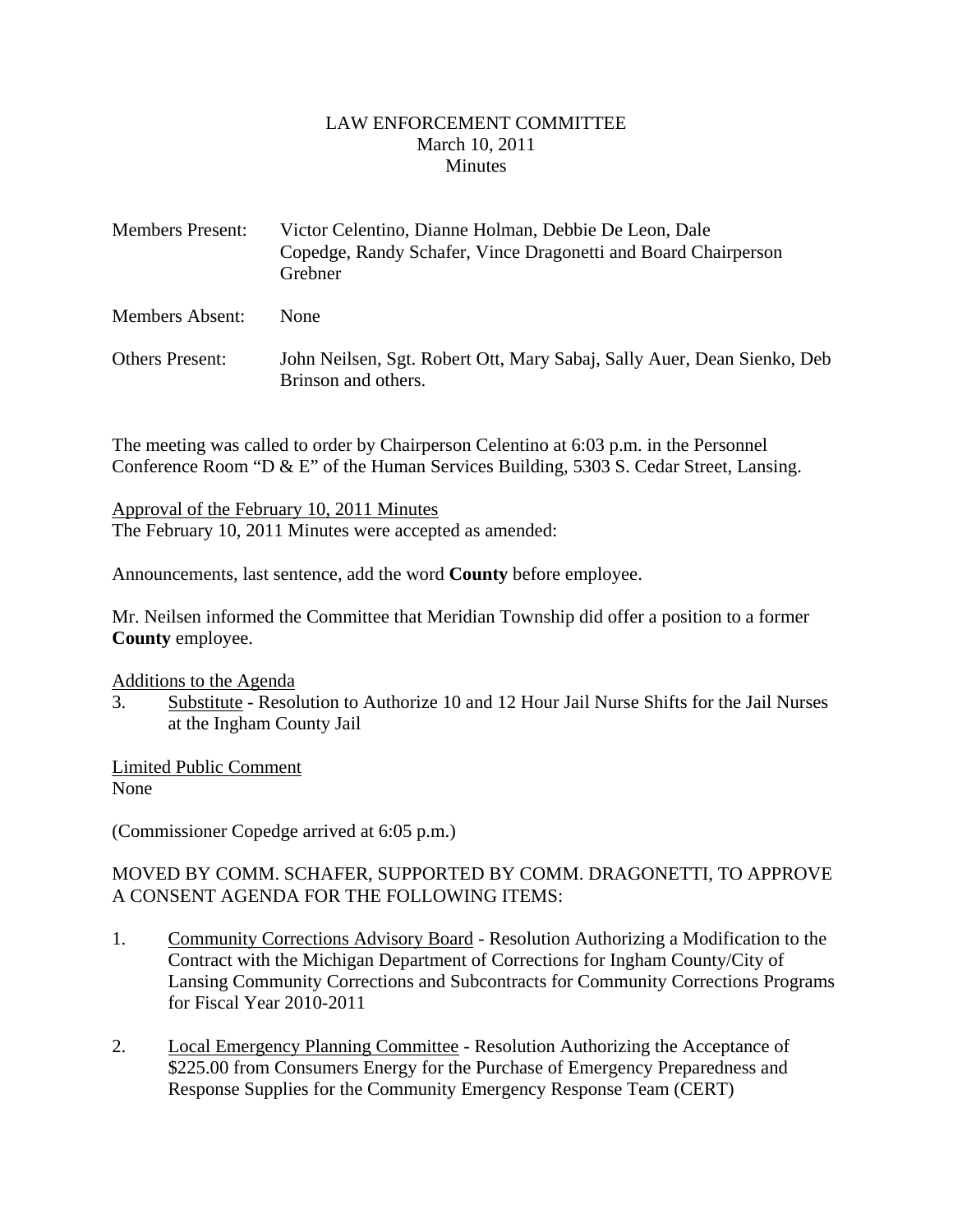- 3. Sheriff's Office/Health Department Resolution to Authorize 10 and 12 Hour Jail Nurse Shifts for the Jail Nurses at the Ingham County Jail
- 4. Controller/Administrator's Office Resolution Authorizing an Agreement with the Community Mental Health Authority of Clinton, Eaton, & Ingham Counties for Services in the Ingham County Jail
- 5. Sheriff's Office/Homeland Security Emergency Management Office Resolution to Accept the Michigan Department of State Police, Emergency Management Division 2009 State Homeland Security Grant, Regional Planner Grant

#### MOTION CARRIED UNANIMOUSLY.

MOVED BY COMM. SCHAFER, SUPPORTED BY COMM. DRAGONETTI, TO APPROVE THE ITEMS ON THE CONSENT AGENDA.

#### MOTION CARRIED UNANIMOUSLY.

6. Presentation on CodeRED - Sgt. Robert Ott, New Emergency Notification System in Ingham County/City of Lansing *(No Materials)*

Sgt. Ott provided a handout to the Committee explaining that CodeRED is a vendor supplied Emergency Mass Notification System. He explained that the system is a high speed telephone system somewhat similar to a reverse 9-1-1 system, but, is web based. He explained to the Committee how the system works including the ability to dispatch the entire County or only a specific area. He explained the ease of notifying residents of an emergency or disaster by means of multiple media resources rather than going door to door.

Sgt. Ott explained that it would be necessary to opt-in for those without a landline phone, business owners, and those with VOIP or internet based phones in their homes. To opt-in the following websites are available to register www.ingham.org or www.lansingmi.gov. He informed the Committee that there will be a test call sent out County wide in the next couple of weeks, and residents would be informed by various resources before hand.

Comm. De Leon asked how the call would be identified on the caller ID. Sgt. Ott explained that the number appearing on the caller ID will be either Emergency Communications Network or the phone number 419-5000. Comm. Copedge asked if the emergency call would interrupt a call in progress. Sgt. Ott stated no, and further explained that the system would be able to verify the response status of calls sent out. He further explained when calling back the number it would provide the last notification sent out to that phone.

There was a discussion of the grant funding from the US Department of Homeland Security and future costs. Sgt. Ott noted that this system has also allowed for the cancellation of Code Spear licensing that was being used by other departments.

Sgt. Ott explained that by contract this is for Ingham County only and other counties would need to participate with CodeRED for it to reach beyond the County lines.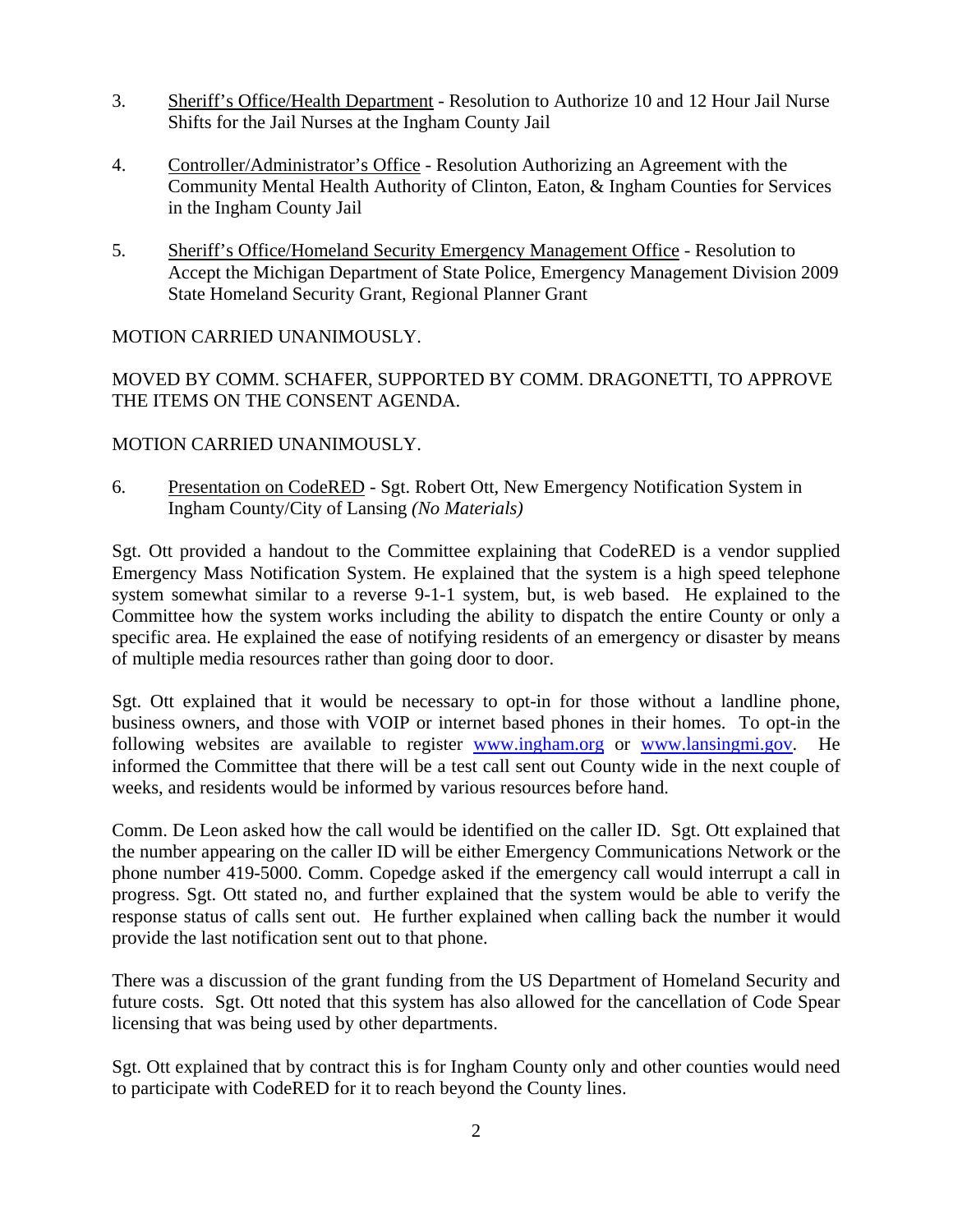Comm. Dragonetti asked for more information regarding the firewall. Sgt. Ott will provide the information on the firewall to the Commissioners. Comm. De Leon asked for the information regarding the advertising to alert residents of the testing. Sgt. Ott will provide the information to each Commissioner. Comm. Copedge asked if there was any fee assessed to the homeowner. Sgt. Ott stated there is no charge.

Mr. Neilsen mentioned that a resident in the City of Lansing had received a CodeRED for the snow emergency. Sgt. Ott and Deputy Harless stated because the Mayor issued a state of emergency that was correct, and further explained it alerted residents near the Adam's Plating fire as well.

(Board Chairperson Grebner arrived at 6:16 p.m.)

Comm. Copedge asked about the status of the Tri-County Metro Narcotics Squad funding. Mr. Neilsen stated there will need to be some research and he will get back to the Committee with that information.

#### 7. Discussion - Commissioner Dragonetti: Inmate Billing *(No Materials)*

Chief Deputy Harless explained that all inmates who come in are charged a \$12 booking fee, but if they are not sentenced there is no charge. He further explained that there is reimbursement for other processes; however, there is no flat fee. He noted that he would like to see a flat rate fee for various offences.

Comm. De Leon asked if there was a collections contract. Chief Deputy Harless stated that he would like the Committee to consider revising the collections procedure.

Major Davis shared anonymous account ledgers that included actual past due billings, deposits, services rendered, collections, and accounts receivable.

Comm. Celentino asked Chief Deputy Harless to work with Mr. Neilsen to provide the Committee with recommendations of change to collections. Chief Deputy Harless agreed to do so.

#### Announcements

Mr. Neilsen informed the Committee that at the Board Leadership Meeting an April 14 meeting for a 9-1-1 update was set, but, will be rescheduled in order to better accommodate all the Commissioners' schedules.

#### Public Comment

Sally Auer, UAW, stated her concern that inmates are paying less in co-pays than employees, and inquired about a collections position.

The meeting adjourned at approximately 6:59 p.m.

Respectfully submitted,

Julie Buckmaster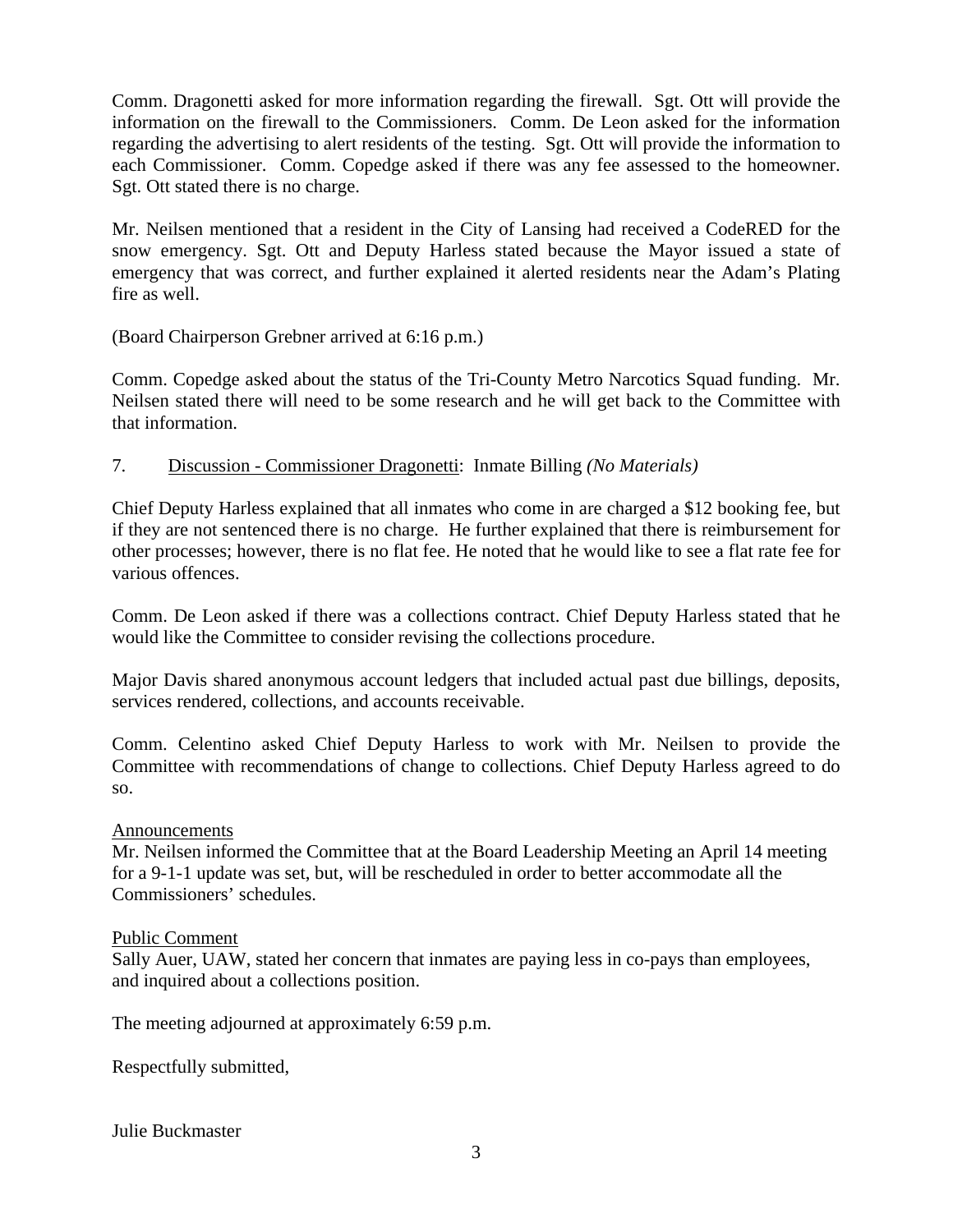# **MARCH 31, 2011 LAW ENFORCEMENT AGENDA STAFF REVIEW SUMMARY**

#### **RESOLUTION ACTION ITEMS:**

#### **The Deputy Controller is recommending approval of the following resolutions:**

*1. CCAB - Resolution Authorizing a Lease with Peckham, Inc. Pathways Employment Program for Office Space at the Ingham County Grady Porter Building* 

The Resolution would authorize an annual lease agreement with Peckham, Inc. for office space in the Grady Porter Building. The space being requested previously housed Community Corrections Substance Abuse Evaluation Services. Peckham, Inc. will use the space for the Community Corrections funded Pathways Employment Program.

The lease is for 280 square feet located on 3R of the Grady Porter Building for an annual amount of \$4,719 (12 months x \$393.25 per month). The first prorated year of the lease will be effective May 1, 2011 through September 30, 2011, for a total of \$1,966.25 (5 months x \$393.25 per month). The lease will include utilities, maintenance, janitorial and trash removal. No County phone, data, or courier services will be required.

#### *2. Sheriff's Office*

*a. Resolution Supporting Awareness for and Designating April 2011 as Child Abuse Prevention Month* 

The Resolution would authorize Ingham County support and designating April 2011 as Child Abuse Awareness Month, supporting State Resolutions and National Resolutions Child Abuse Awareness Month.

#### *b. Resolution Authorizing Participation with the Meridian Township Police Department Youth Alcohol Enforcement Grant*

The Resolution would authorize Ingham County Sheriff's Office participation in the Youth Alcohol Enforcement Grant Program, for the time period of October 1, 2010 through September 30, 2011. The grant provides overtime funds to support enforcement action to decrease consumption of alcohol by minors and to increase compliance with Ingham County's liquor licensees by conducting compliance checks at licensed establishments throughout Ingham County.

Ingham County Sheriff's Office overtime budget will be reimbursed up to \$34,999.00 for overtime wages associated with this grant. This is an annual grant that Ingham County Sheriff's Office participates in with other area police agencies in Ingham County. Meridian Township Police Department serves as the fiduciary this year.

#### *c. Resolution Authorizing Participation with the Meridian Township Police Department Highway Safety Grant*

The Resolution would authorize the Ingham County Sheriff's Office to participate in the grant program for the time period of October 1, 2010 through September 30, 2011. The grant provides overtime funds to provide enforcement action to decrease the number of drunk driving violations and seatbelt violations by conducting random patrols, specifically for enforcement against those violations within Ingham County.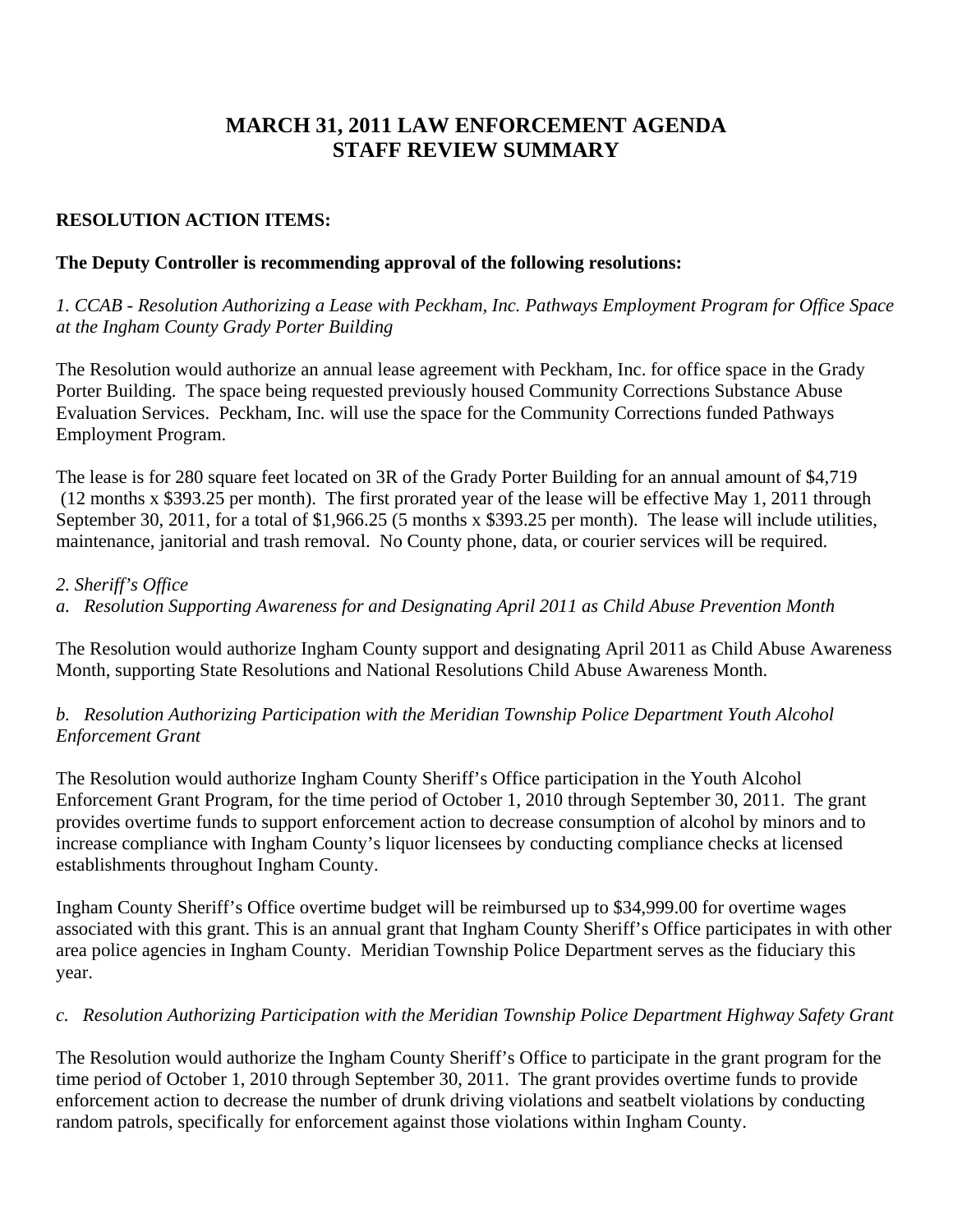Ingham County Sheriff's Office overtime budget will be reimbursed up to \$63,949.00 for overtime wages associated with this grant. This is an annual grant that Ingham County Sheriff's Office participates in with other area police agencies in Ingham County. Meridian Township Police Department serves as the fiduciary this year.

#### *3. Prosecutor's Office – Resolution to Authorize a Grant Subcontract between the City of Lansing and Ingham County Prosecuting Attorney's Office for the Training and Prosecution of Elder Abuse*

The Resolution would authorize a subcontract between the City of Lansing and Ingham County, up to the amount of \$20,323 from the Office on Violence Against Women (OVW) Enhanced Training and Services to End Violence Against and Abuse of Women Later in Life, for the time period of October 1, 2010 – September 30, 2013.

This is a train the trainer program whereby two (2) Assistant Prosecutors will go to training conferences over the course of the grant. All expenses including the costs of conferences, plane fare, hotel and food will be paid for by this grant. These individuals will be trained in the investigation and prosecution of Elder Abuse. These two individuals will then in return be responsible for training other Prosecutors and Law Enforcement in Ingham County in the investigation and prosecution of Elder Abuse.

## *4. Controller/Administrator's Office*

*a. Resolution Authorizing a Contract with Van Belkum for a New NICE 911 Recorder System for the Ingham County 911 Centers* 

The Resolution would authorize a contract with Van Belkum for the purchase and installation of a NICE 911 Recorder System at a cost of \$162,995, with a Project Contingency fund of \$3,005, for a total project cost not to exceed \$166,000 from the 911 Emergency Telephone Dispatch Services - 911 Fund for Management and System Improvements. The current 911 Recorder Systems at the Lansing and East Lansing 911 Centers are malfunctioning and an RFP was conducted to replace and upgrade them with a NextGen 911 technology recorder that is compliant with the Harris EDACS Public Safety Radio System and proposed new 911 Phone System.

The Van Belkum/NICE 911 Recorder System solution is being recommended and will be installed within the Lansing 911 Center initially and then migrated to the new Ingham County Consolidated 911 Center.

## *b. Resolution Authorizing Entering into Contract with the City of Lansing for the Public Safety Interoperable Communication (PSIC) Grant Program to Enhance the Ingham County Public Safety Radio Communications System*

The Resolution would authorize a contract with the City of Lansing for the Public Safety Interoperability Communication (PSIC) Grant Program, for a total project cost of \$45,750 of which \$36,600 is grant funds and \$9,150 is local match, for the purchase and installation of ten radios and related equipment for the Public Safety Wireless Voice Communication System.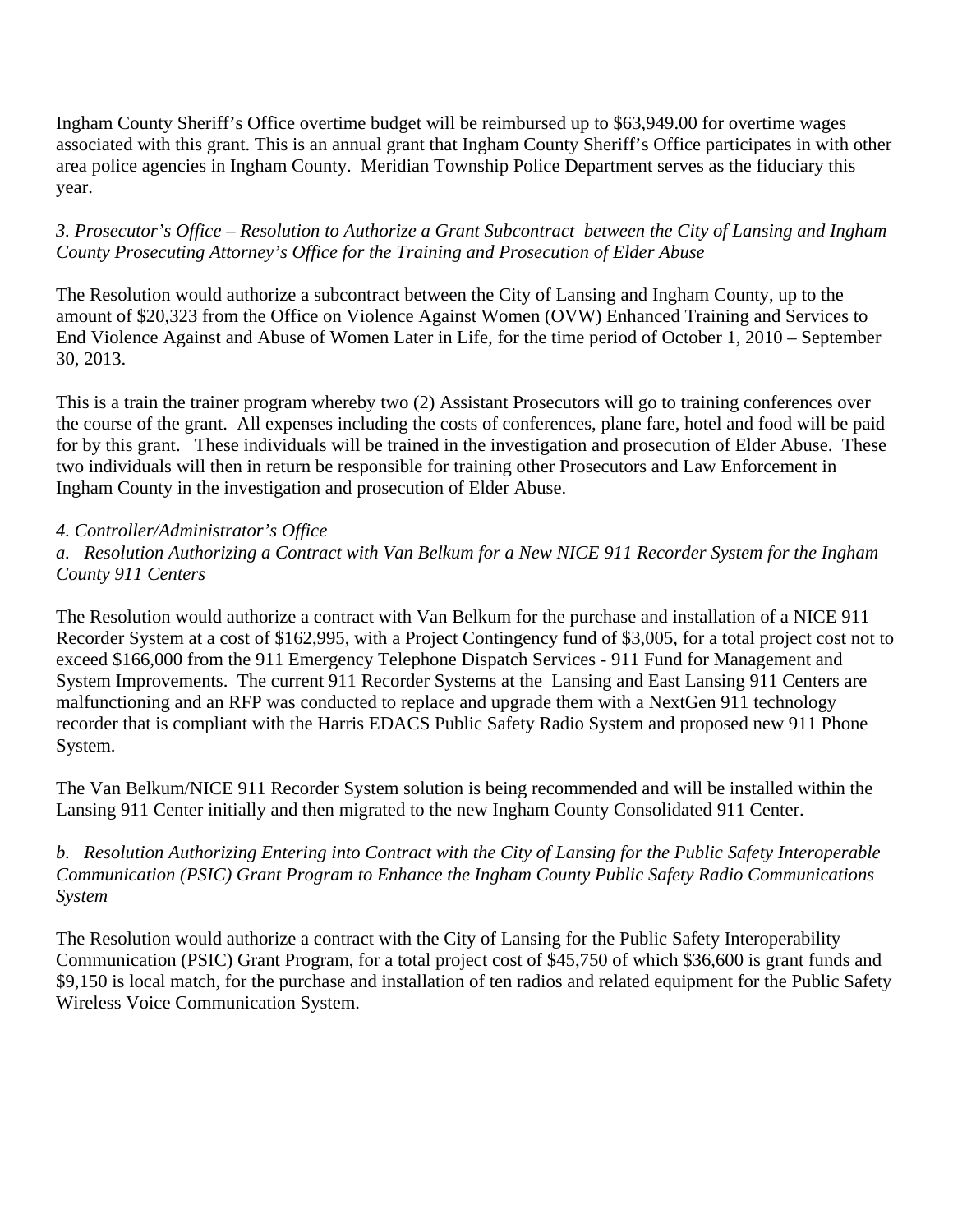#### **Agenda Item 1**

<span id="page-6-0"></span>

| TO:   | Law Enforcement, County Services and<br><b>Finance Committees</b> |
|-------|-------------------------------------------------------------------|
| FROM: | Mary Sabaj<br><b>Community Corrections Manager</b>                |
| DATE: | March 24, 2011                                                    |
| RE:   | Peckham, Inc. Lease                                               |

Community Corrections and Peckham, Inc. are requesting approval of this Resolution to authorize a lease agreement between Ingham County and Peckham, Inc. for office space in the Grady Porter building. The space being requested previously housed Community Corrections Substance Abuse Evaluation Services. Peckham, Inc. will use the space for the Community Corrections funded Pathways Employment Program.

Locating this program in such close proximity to the Circuit Probation Department will provide tremendous advantages. Probationers will be able to access the program immediately after being referred by their agent. The program's Employment Specialist will have the ability to work more closely with agents. The space will also allow for small work groups which will increase program efficiency, as well as the number of probationers able to receive services.

This Resolution will authorize an annual lease agreement for an office space amounting to 280 square feet located on 3R of the Grady Porter Building for an annual amount of \$4,719 (12 months x \$393.25 per monthly.) The first prorated year of the lease will be effective May 1, 2011 through September 30, 2011 for a total of \$1,966.25 (5 months x \$393.25.) The lease will include utilities, maintenance, janitorial and trash removal. No County phone, data, or courier services will be required.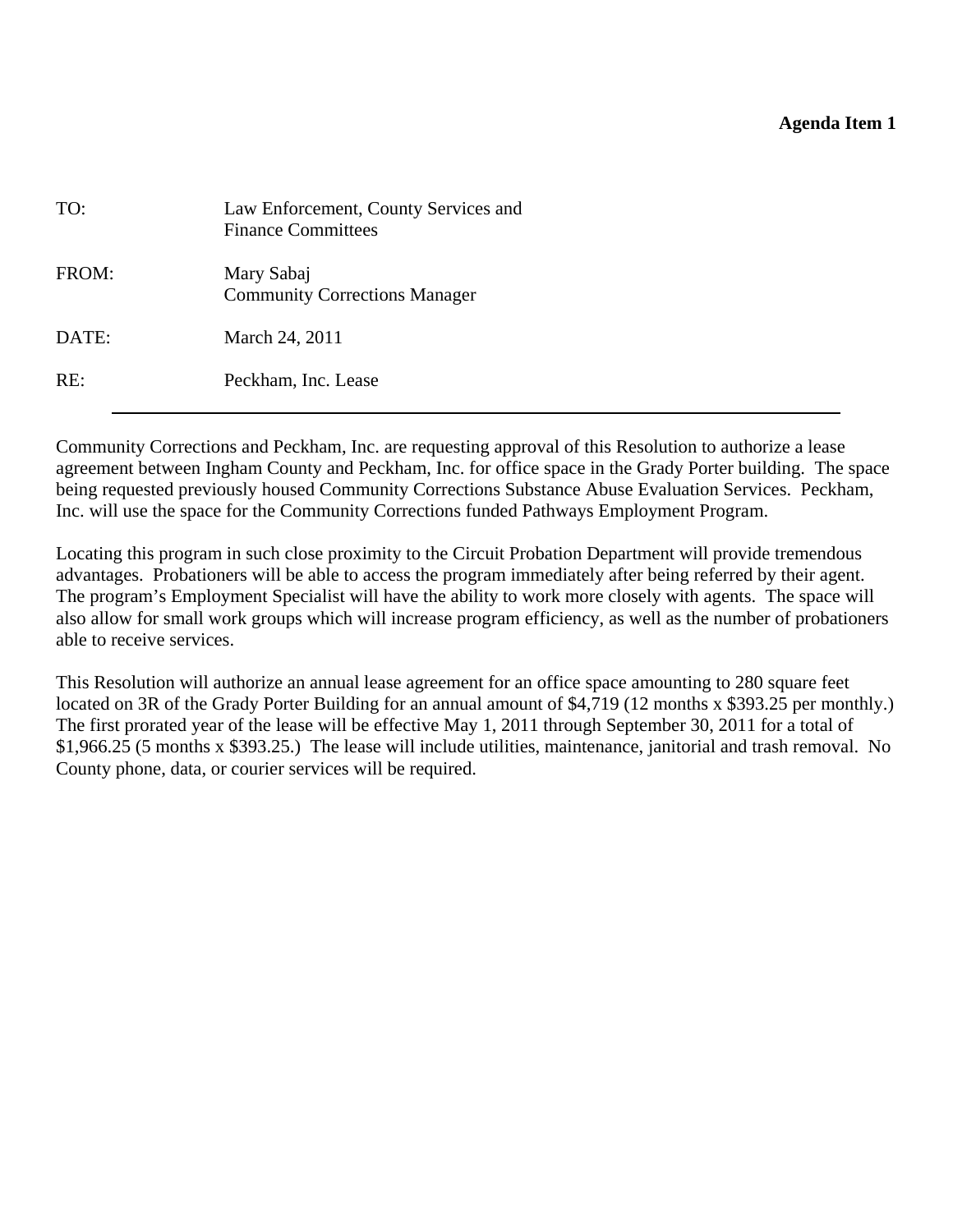Introduced by the Law Enforcement, County Services and Finance Committees of the:

## INGHAM COUNTY BOARD OF COMMISSIONERS

#### **RESOLUTION AUTHORIZING A LEASE WITH PECKHAM, INC. PATHWAYS EMPLOYMENT PROGRAM FOR OFFICE SPACE AT THE INGHAM COUNTY GRADY PORTER BUILDING**

 WHEREAS, Peckham, Inc. has requested office space at the Grady Porter Building, in the space previously used by the Community Corrections Advisory Board (CCAB) for the Community Corrections Substance Abuse Evaluation Services program, for the Pathways Employment program, a contractual service provided to the CCAB; and

WHEREAS, the Pathways program provides intensive employment services, including job readiness, job search, job retention, and job upgrade services with this space allowing the program to provide services both individually and in small groups; and

WHEREAS, the CCAB is very supportive of using this space for the Pathways program because this location will enable the program to provide employment services to the probation population more efficiently and effectively due to its close proximity to Circuit Court probation.

THEREFORE BE IT RESOLVED, that the Ingham County Board of Commissioners authorizes an annual lease with Peckham, Inc. for the Pathways Employment Program in the annual amount of \$4,719 for 280 square feet on floor 3R of the Grady Porter Building, effective May 1, 2011 through September 30, 2011 the prorated amount will be \$1,966.25.

BE IT FURTHER RESOLVED, that the lease will annually renew subject to grant funding unless either party terminates the lease with 60 days written notice.

BE IT FURTHER RESOLVED, that the Ingham County Board of Commissioners authorizes the Board Chairperson and County Clerk to sign any lease documents necessary to implement this resolution upon approval as to form by the County Attorney.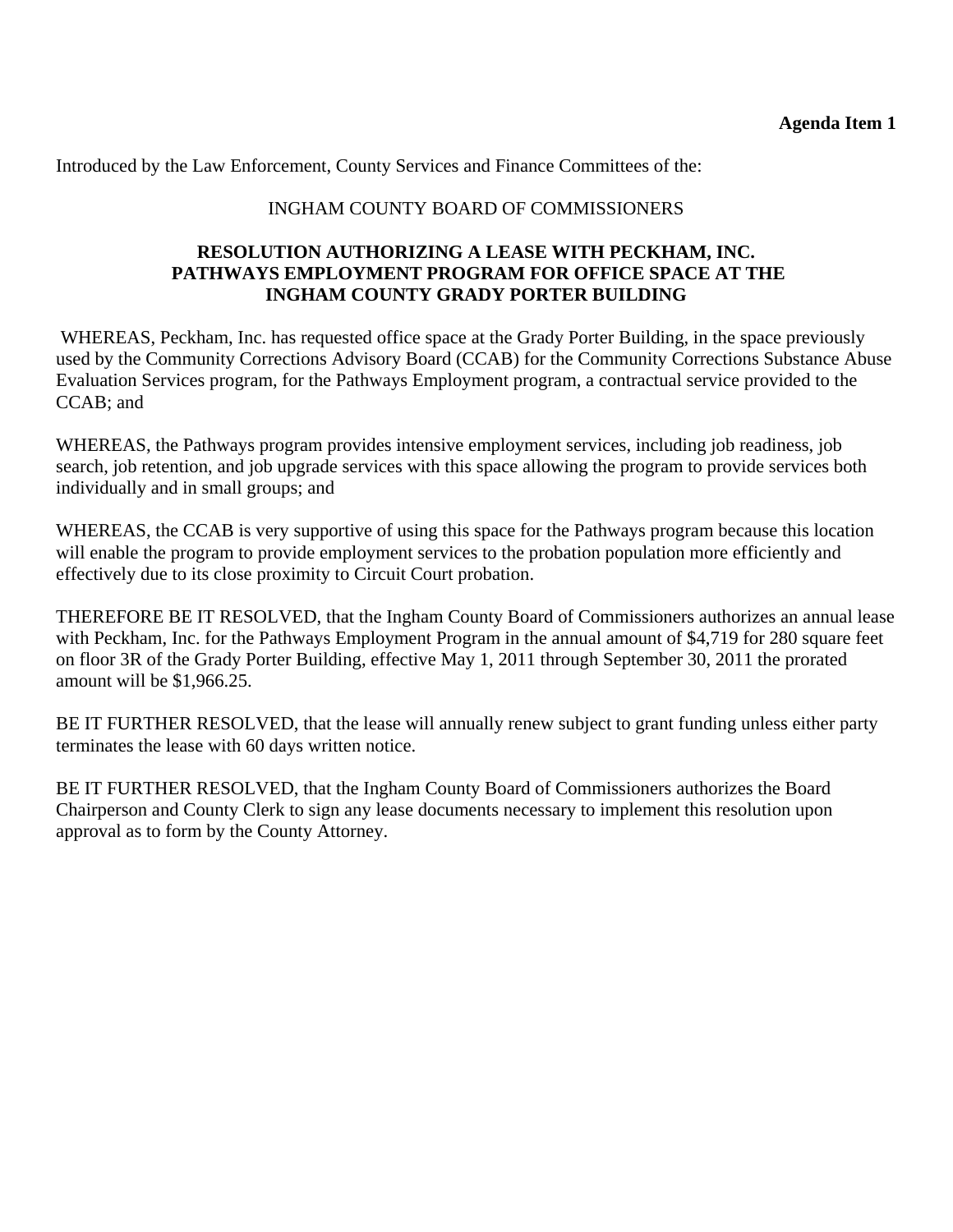#### **Agenda Item 2a**

# **M E M O R A N D U M**

<span id="page-8-0"></span>**TO:** Law Enforcement Committee

**FROM:** Major Joel Maatman

**DATE:** March 17, 2011

**RE:** 2011 Child Abuse Awareness and Designation

This resolution requests support and designating April 2011 as Child Abuse Awareness Month, supporting State Resolutions and National Resolutions Child Abuse Awareness Month.

Research for statistical information found in the resolutions can be found at:

Michigan research data provided by the Michigan Children's Trust Fund and Fight Crime: Invest in Kids Michigan, March 3, 2011.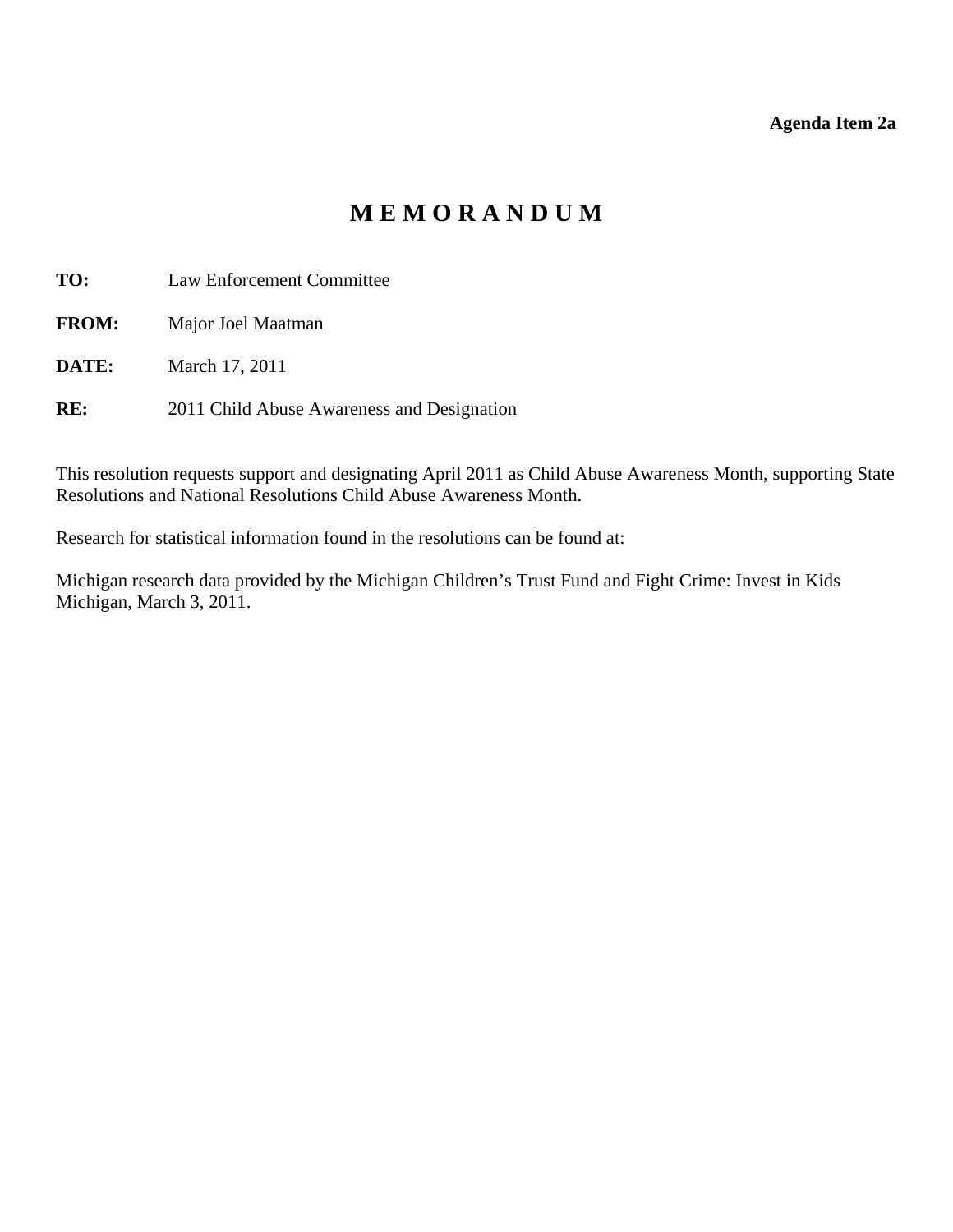Introduced by the Law Enforcement of the:

## INGHAM COUNTY BOARD OF COMMISSIONERS

#### **RESOLUTION SUPPORTING AWARENESS FOR AND DESIGNATING APRIL 2011 AS CHILD ABUSE PREVENTION MONTH**

WHEREAS, in 2009, there were 176,021 Michigan families investigated for suspected child abuse or neglect and 30,799 Michigan children confirmed to be victims of abuse or neglect; and

WHEREAS, in 2005-06, there were 45 Michigan children who died as a result of abuse, 44% who were between the ages of 1-4, and 49% of these children were under 1 year of age; and

WHEREAS, in 2005-06, there were 38 child neglect death cases, 13 percent were children between the ages of 1-4, and 63 percent were children younger than 1 year of age; and

WHEREAS, abused or neglected children have a higher risk in adulthood for developing health problems, including alcoholism, depression, drug abuse, eating disorders, obesity, suicide, and certain chronic diseases; and

WHEREAS, a National Institute of Justice study indicated that abused or neglected children:

- are 11 times more likely to be arrested for criminal behavior as juveniles, and
- are 2.7 times more likely to be arrested for violent and criminal behavior as adults; and

WHEREAS, an estimated  $1/3$  of abused or neglected children grow up to abuse or neglect their own children; and

WHEREAS, research has proven the success of quality home visitation, parenting-coaching and family support programs that prevent children from being abused or neglected, which also reduce subsequent delinquency, and improve other outcomes for children – including home visiting models like the Michigan Zero-to-3 Secondary Prevention Initiative, the Nurse-Family Partnership, Healthy Families, Early Head Start, and Parents as Teachers; and

WHEREAS, providing community-based services to families at-risk or already impacted by child abuse or neglect may be far less costly than:

- the emotional and physical damage inflicted on children who have been abused or neglected, and
- providing to abused or neglected children services, including child protective, law enforcement, court, foster care, or health care services, or
- providing treatment to adults recovering from child abuse, or
- providing incarceration to convicted criminals of child abuse and neglect; and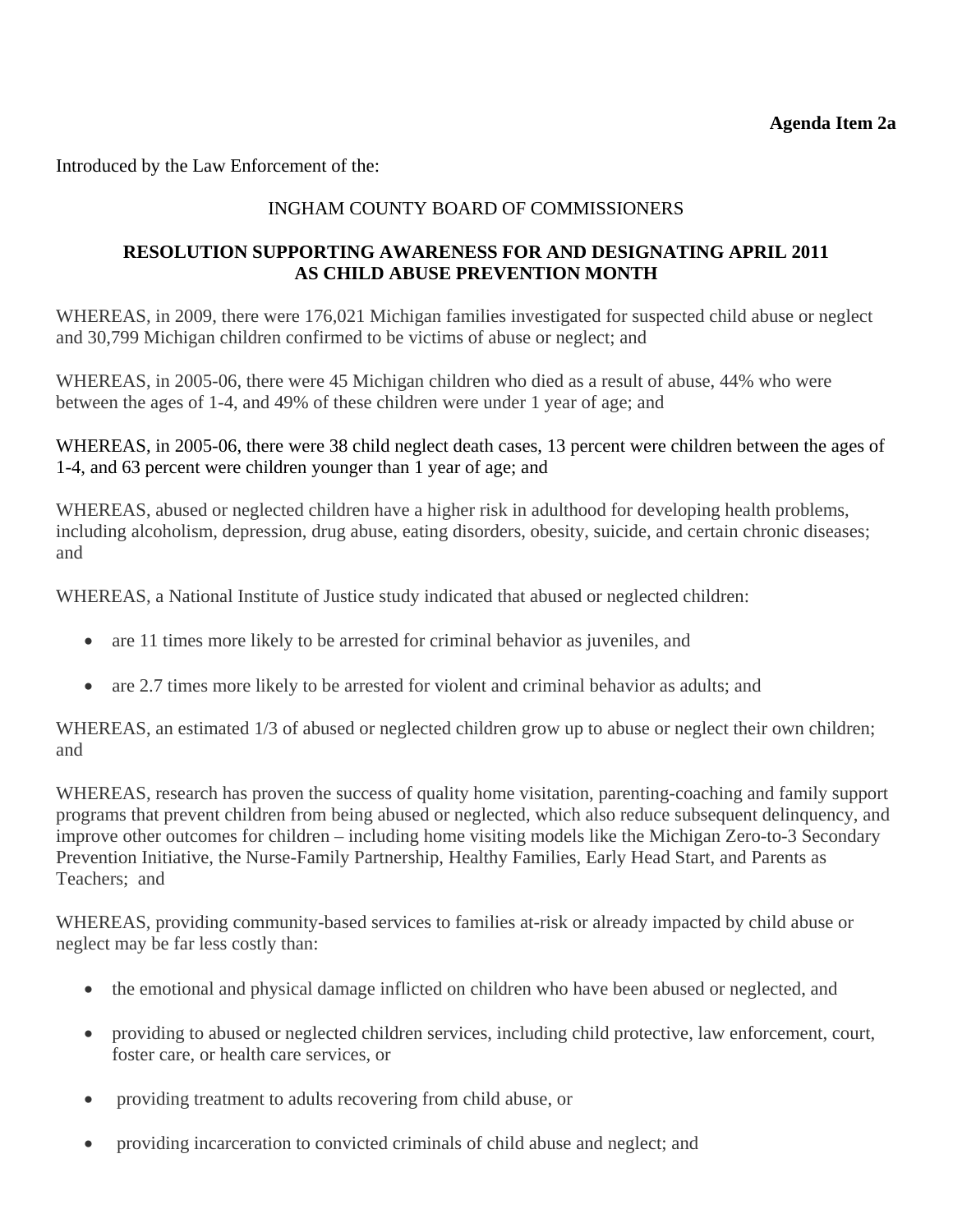WHEREAS, child abuse or neglect has long-term economic and societal costs.

THEREFORE BE IT RESOLVED, that the Ingham County Board of Commissioners supports the awareness for and designates April 2011 as Child Abuse Prevention Month.

BE IT FURTHER RESOVLED, that the Ingham County Board of Commissioners, recognizes and applauds the national, state, and community organizations and their skilled employees that work to promote awareness about child abuse or neglect, including by identifying risk factors and developing prevention strategies.

BE IT FURTHER RESOVLED, that the Ingham County Board of Commissioners, supports the proclamations issued on the state and federal levels declaring April 2011 as 'Michigan Child Abuse Prevention Month' and `National Child Abuse Prevention Month'.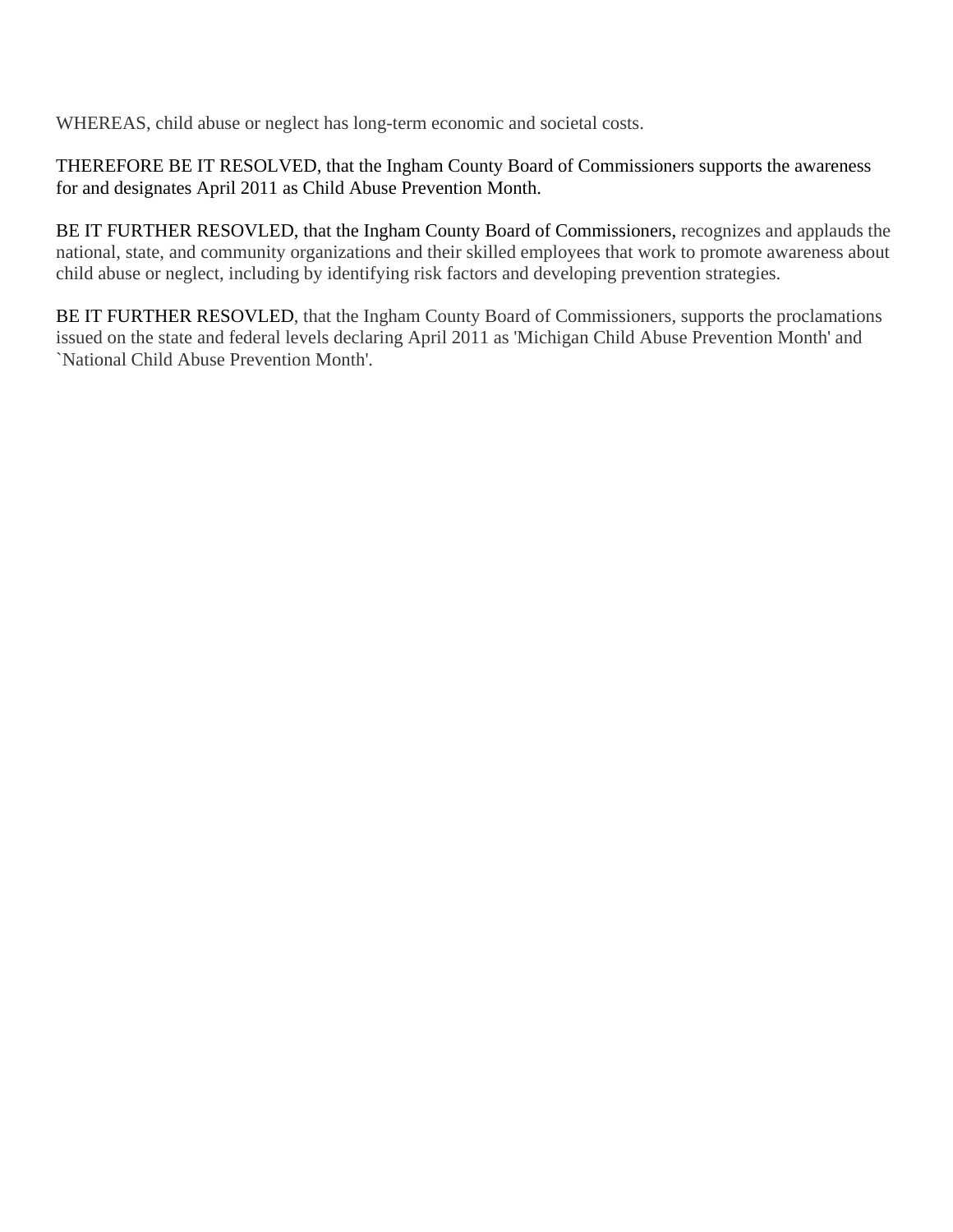**Agenda Item 2b** 

# **M E M O R A N D U M**

<span id="page-11-0"></span>

| TO:          | Law Enforcement Committee<br><b>Finance Committee</b> |
|--------------|-------------------------------------------------------|
| <b>FROM:</b> | Major Joel Maatman                                    |
| DATE:        | March 14, 2011                                        |
| $_{\rm{RF}}$ | <b>Youth Alcohol Grant Resolution</b>                 |

This resolution requests permission to participate with the Meridian Township Police Department for a Youth Alcohol Enforcement grant for an amount up to \$ 34,999.00 for the time period of October 1, 2010 through September 30, 2011.

Meridian Township Police Department will reimburse Ingham County Sheriff's Deputies overtime spent working on this grant.

The financial implications for participating in this grant for the county will be to increase Ingham County Sheriff's Office overtime budget up to \$34,999.00 for reimbursement of overtime wages for participating with Meridian Township Police Department in this grant.

This is an annual grant Ingham County Sheriff's Office participates with Meridian Township Police Department and other area police agencies in Ingham County.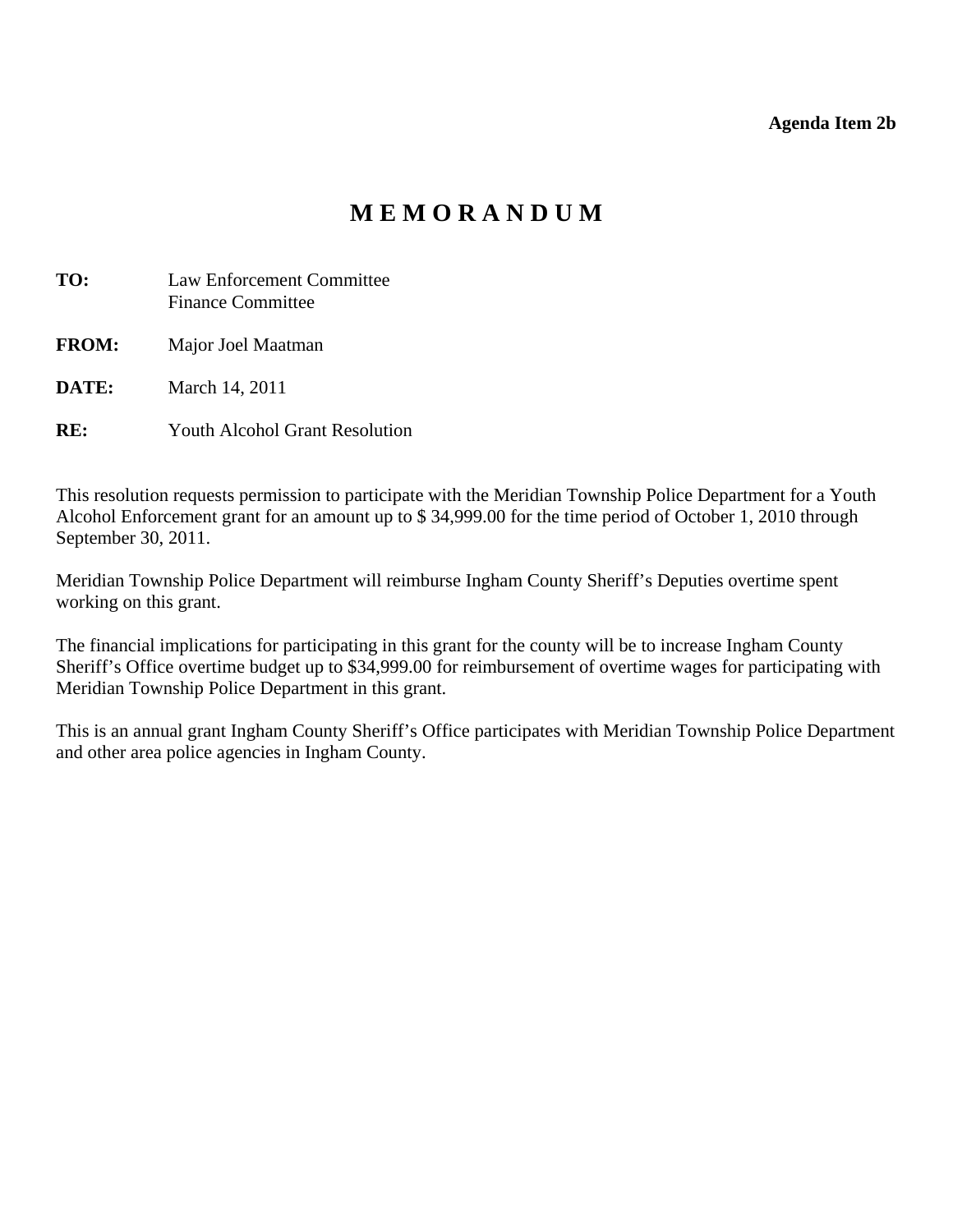Introduced by the Law Enforcement and Finance Committees of the:

# INGHAM COUNTY BOARD OF COMMISSIONERS

#### **RESOLUTION AUTHORIZING PARTICIPATION WITH THE MERIDIAN TOWNSHIP POLICE DEPARTMENT YOUTH ALCOHOL ENFORCEMENT GRANT**

WHEREAS, the Meridian Township Police Department entered into a Youth Alcohol Enforcement Grant Agreement with the Michigan Department of State Police's Office of Highway Safety Planning; and

WHEREAS, the purpose is to provide enforcement action to decrease consumption of alcohol by minors and to increase compliance with Ingham County's liquor licensees by conducting compliance checks at licensed establishments throughout Ingham County; and

WHEREAS, the Ingham County Sheriff's Office wishes to participate with the Meridian Township Police Department in the operation of the Youth Alcohol Enforcement Grant acquired by the Meridian Township Police Department; and

WHEREAS, Meridian Township Police Department shall reimburse Ingham County from the grant funds for the Sheriff Deputies' overtime wages and personnel costs not to exceed \$34,999.00.

THEREFORE BE IT RESOLVED, that the Ingham County Board of Commissioners hereby authorizes the Ingham County Sheriff's Office to participate with the Meridian Township Police Department in a Youth Alcohol Enforcement grant for an amount up to \$34,999.00 for the time period of October 1, 2010 through September 30, 2011.

BE IT FURTHER RESOLVED, that this grant will be accounted for in org code 10130140 and that the Controller/Administrator is authorized to amend the Ingham County Sheriff's Office 2011 budget in accordance with this resolution.

BE IT FURTHER RESOLVED, that the Chairperson of the Ingham County Board of Commissioner, the County Clerk, and the Sheriff are authorized to sign any necessary contract documents consistent with this resolution and approved as to form by the County Attorney.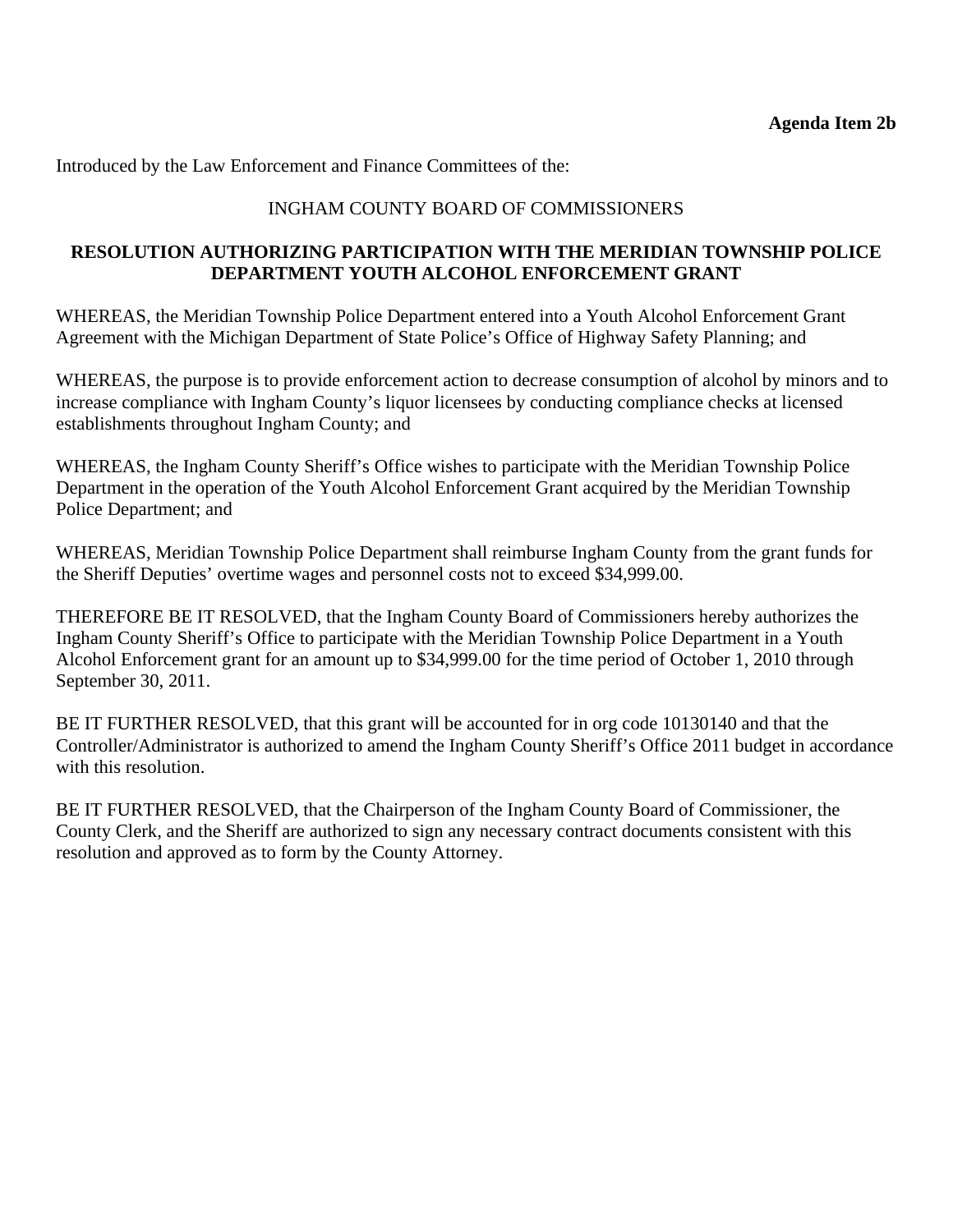**Agenda Item 2c** 

# **M E M O R A N D U M**

<span id="page-13-0"></span>

| TO:          | Law Enforcement Committee<br><b>Finance Committee</b> |
|--------------|-------------------------------------------------------|
| <b>FROM:</b> | Major Joel Maatman                                    |
| DATE:        | March 17, 2011                                        |
| RE:          | <b>Traffic Enforcement and Compliance Grant</b>       |

This resolution requests permission to participate with the Meridian Township Police Department for the Traffic Enforcement and Compliance Grant, for the amount up to \$63,949.00 for the time period October 1, 2010 through September 30, 2011.

Meridian Township Police Department will reimburse Ingham County Sheriff's Deputies overtime spent working on this grant.

The financial implications for participating in this grant for the county will be to increase Ingham County Sheriff's Office overtime budget up to \$63,949.00 for reimbursement of overtime wages for participating with Meridian Township Police Department in this grant.

This is an annual grant Ingham County Sheriff's Office participates with Meridian Township Police Department and other area police agencies in Ingham County.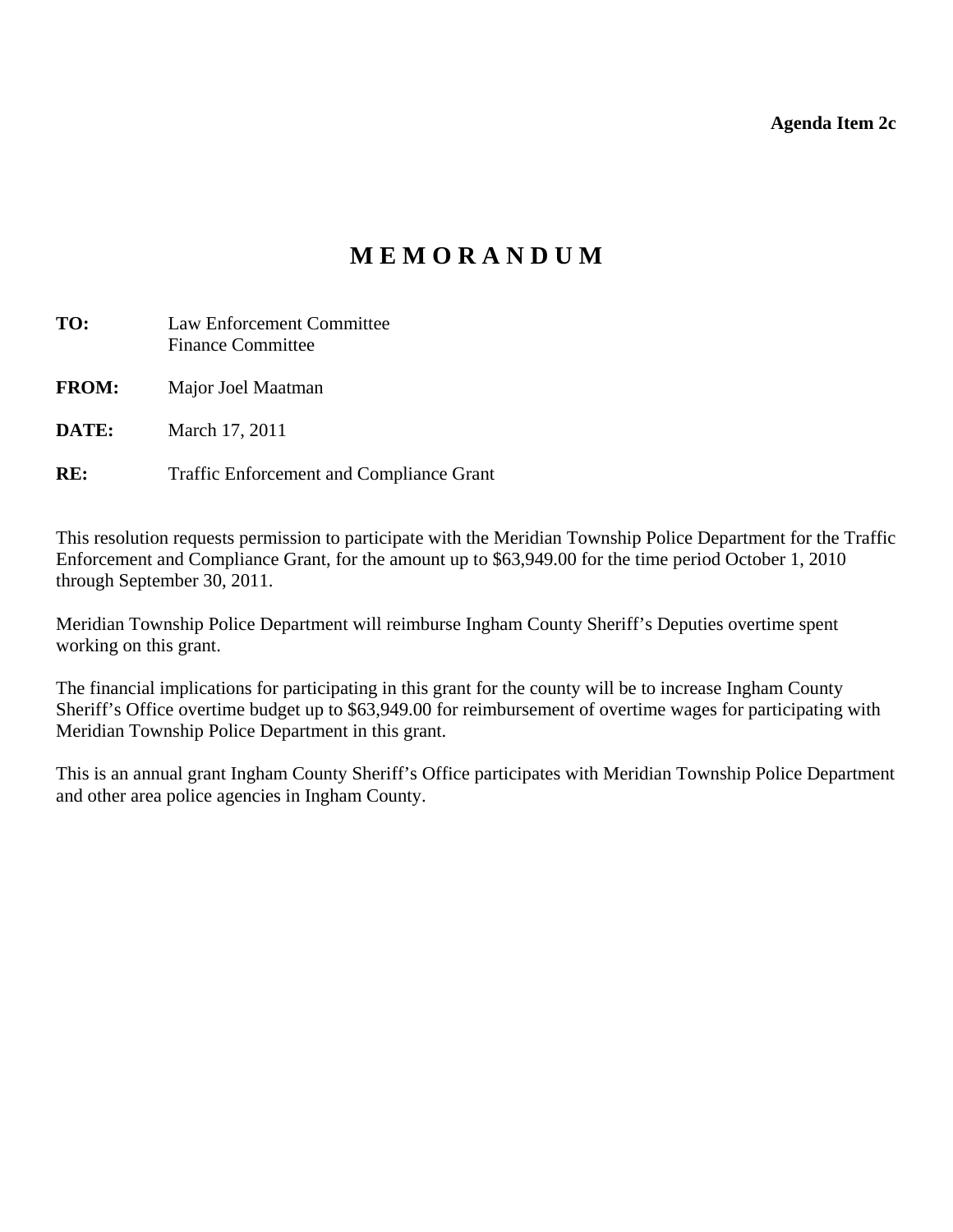Introduced by the Law Enforcement and Finance Committees of the:

# INGHAM COUNTY BOARD OF COMMISSIONERS

#### **RESOLUTION AUTHORIZING PARTICIPATION WITH THE MERIDIAN TOWNSHIP POLICE DEPARTMENT HIGHWAY SAFETY GRANT**

WHEREAS, the Meridian Township Police Department entered into a Traffic Enforcement Grant Agreement with the Michigan Department of State Police, Office of Highway Safety Planning; and

WHEREAS, the purpose is to provide enforcement action to decrease the number of drunk driving violations and seatbelt violations by conducting random patrols, specifically for enforcement against those violations within Ingham County; and

WHEREAS, the Ingham County Sheriff's Office wishes to participate with the Meridian Township Police Department in the operation of the Traffic Enforcement Grant acquired by the Meridian Township Police Department; and

WHEREAS, Meridian Township Police Department shall reimburse Ingham County from the grant funds for the Sheriff Deputies' overtime wages and personnel costs not to exceed \$63,949.00.

THEREFORE BE IT RESOLVED, that the Ingham County Board of Commissioners hereby authorizes the Ingham County Sheriff's Office to participate with the Meridian Township Police Department in the Traffic Enforcement Grant for an amount up to \$63,949.00, for the time period of October 1, 2010 through September 30, 2011.

BE IT FURTHER RESOLVED, that this grant will be accounted for in organization code 10130220 and that the Controller/Administrator is authorized to amend the Ingham County Sheriff's Office 2011 budget in accordance with this resolution.

BE IT FURTHER RESOLVED, that the Chairperson of the Ingham County Board of Commissioner, the County Clerk, and the Sheriff are authorized to sign any necessary contract documents consistent with this resolution and approved as to form by the County Attorney.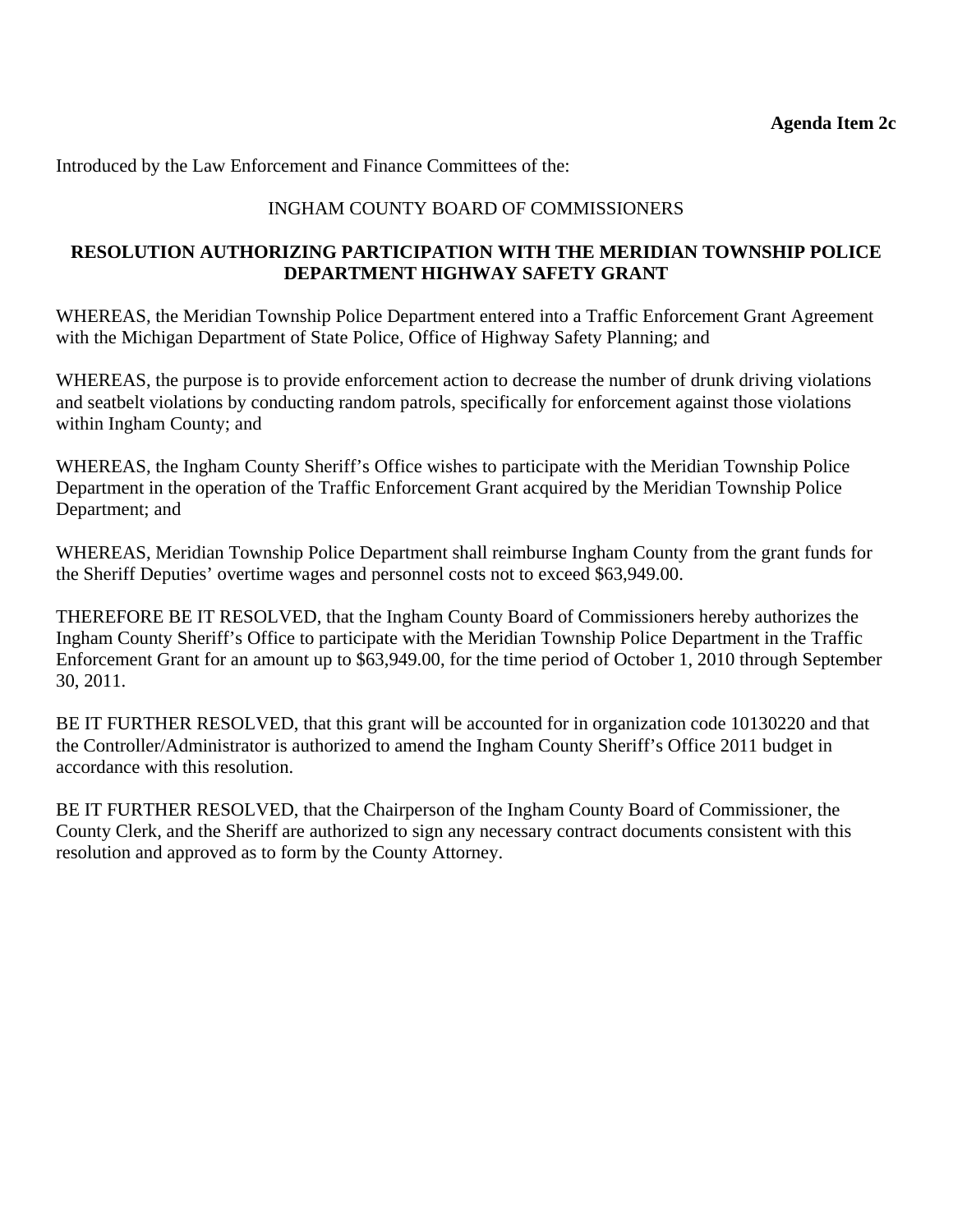<span id="page-15-0"></span>

| <b>MEMO</b>  |                                                                                                                                               |
|--------------|-----------------------------------------------------------------------------------------------------------------------------------------------|
| TO:          | <b>Law Enforcement Committee and Finance Committee</b>                                                                                        |
| <b>FROM:</b> | <b>Lisa McCormick, Chief Assistant Prosecutor</b>                                                                                             |
| RE:          | <b>Resolution to Approve Subcontract with City of Lansing and Ingham County for Training</b><br><b>Grant Award in the area of Elder Abuse</b> |
| DATE:        | <b>March 23, 2011</b>                                                                                                                         |

The City of Lansing received a grant award in the amount of \$389,772 for the prosecution and training of Elder Abuse. The grant is referred to as the Office on Violence Against Women (OVW) Enhanced Training and Services to End Violence Against and Abuse of Women Later in Life. This grant provides for two (2) Assistant Prosecutors to go to trainings over the course of the grant. These individuals will be trained in the investigation and prosecution of Elder Abuse. These two individuals will be responsible for training other prosecutors and law enforcement. All expenses including cost of conferences, plane fare, hotel, food will be paid for by this grant. The projected cost is \$20,323. The total budget for prosecutor expenses is Training/Consultant Fees \$ 8,001, CCR participation \$ 5,062, and Travel Expenses \$ 7,260. There will be no costs to the county and no requirement for matching funds.

When the City of Lansing approached our office about this grant, it was originally indicated to us that all expenses would go through the City of Lansing and the county will not be involved in any reimbursement. It was indicated that all plane fare, hotel, food, and the cost of the conferences would be paid for by the City of Lansing. When an Assistant Prosecutor went to the first conference in January of 2011 she was told that the City of Lansing did not have a high enough credit limit on their credit card and the Assistant Prosecutor had to pay for the charges and had to seek reimbursement for the same. This is contrary to what we were originally told. Due to this misrepresentation we did not seek approval for out of state travel. There is another training scheduled in April of 2011 requiring two (2) prosecutors to attend. Due to the explanation above we are putting forward this resolution and seeking approval for January and April conferences so the expenses can be reimbursed. Unfortunately, my office relied on misinformation which is why we are bringing this resolution at this late notice.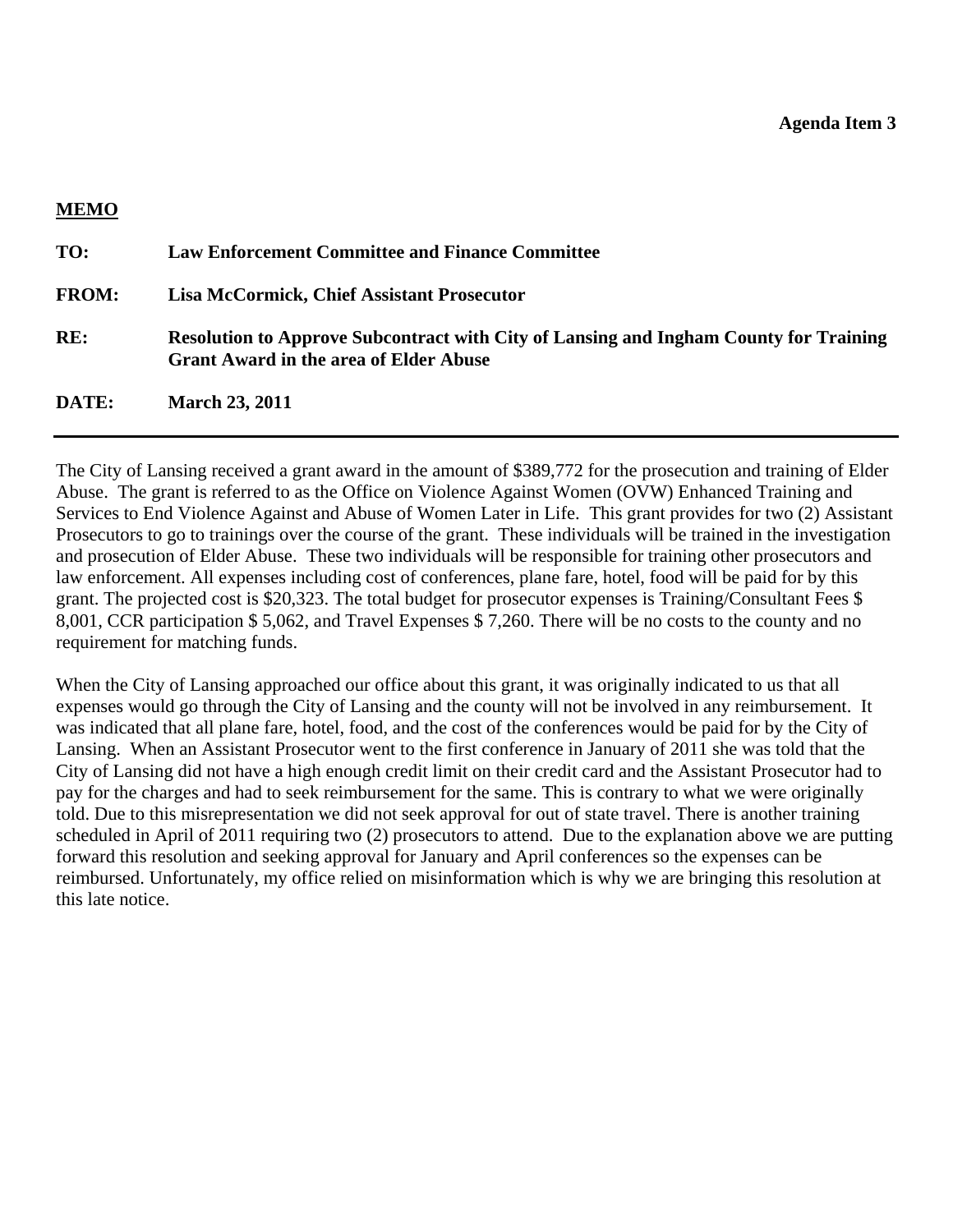Introduced by Law Enforcement and Finance Committees of the:

## INGHAM COUNTY BOARD OF COMMISSIONERS

#### **RESOLUTION TO AUTHORIZE A GRANT SUBCONTRACT BETWEEN THE CITY OF LANSING AND INGHAM COUNTY PROSECUTING ATTORNEYS OFFICE FOR THE TRAINING AND PROSECUTION OF ELDER ABUSE**

WHEREAS, the City of Lansing applied for and has been approved for a Elder Abuse Grant for October 1, 2010 – September 30, 2013, in which the Ingham County Prosecutor's Office will receive training in Elder Abuse; and

WHEREAS, Ingham County is authorizing a subcontract between the City of Lansing and Ingham County in the amount of \$20,323 to pay for all training expenses; and

WHEREAS, the grant is for \$389,772, the subcontract is for \$20,323 with no county match required; and

WHEREAS, the grant provides for training two (2) prosecutors in the area of Elder Abuse; and

WHEREAS, the grant provides that two (2) prosecutors will be able to attend trainings over the course of the grant that will be fully reimbursed by the grant award; and

WHEREAS, the two (2) prosecutors attendance at the required training conferences and related expenses will be in conformance with the Ingham County and Grant agency travel policies.

THEREFORE BE IT RESOLVED, that the Ingham County Board of Commissioners approves a subcontract between the City of Lansing and Ingham County, up to the amount of \$20,323 from the Office on Violence Against Women (OVW) Enhanced Training and Services to End Violence Against and Abuse of Women Later in Life, for the time period of October 1, 2010 – September 30, 2013.

BE IT FURTHER RESOLVED, that the Controller/Administrator is authorized to amend the Ingham County Prosecutor's Office 2010 - 2013 budgets in accordance with this resolution with revenues for this grant to be deposited to account number 10122922 503500 (City of Lansing Federal Flow Through) and expenses to be charged to 10122922 861110 (Out of State Professional Development).

BE IT FURTHER RESOLVED, that the Ingham County Board of Commissioners authorizes the Board Chair, the County Clerk and the Prosecuting Attorney to sign any necessary grant subcontract documents that are consistent with this Resolution and approved as to form by the County Attorney.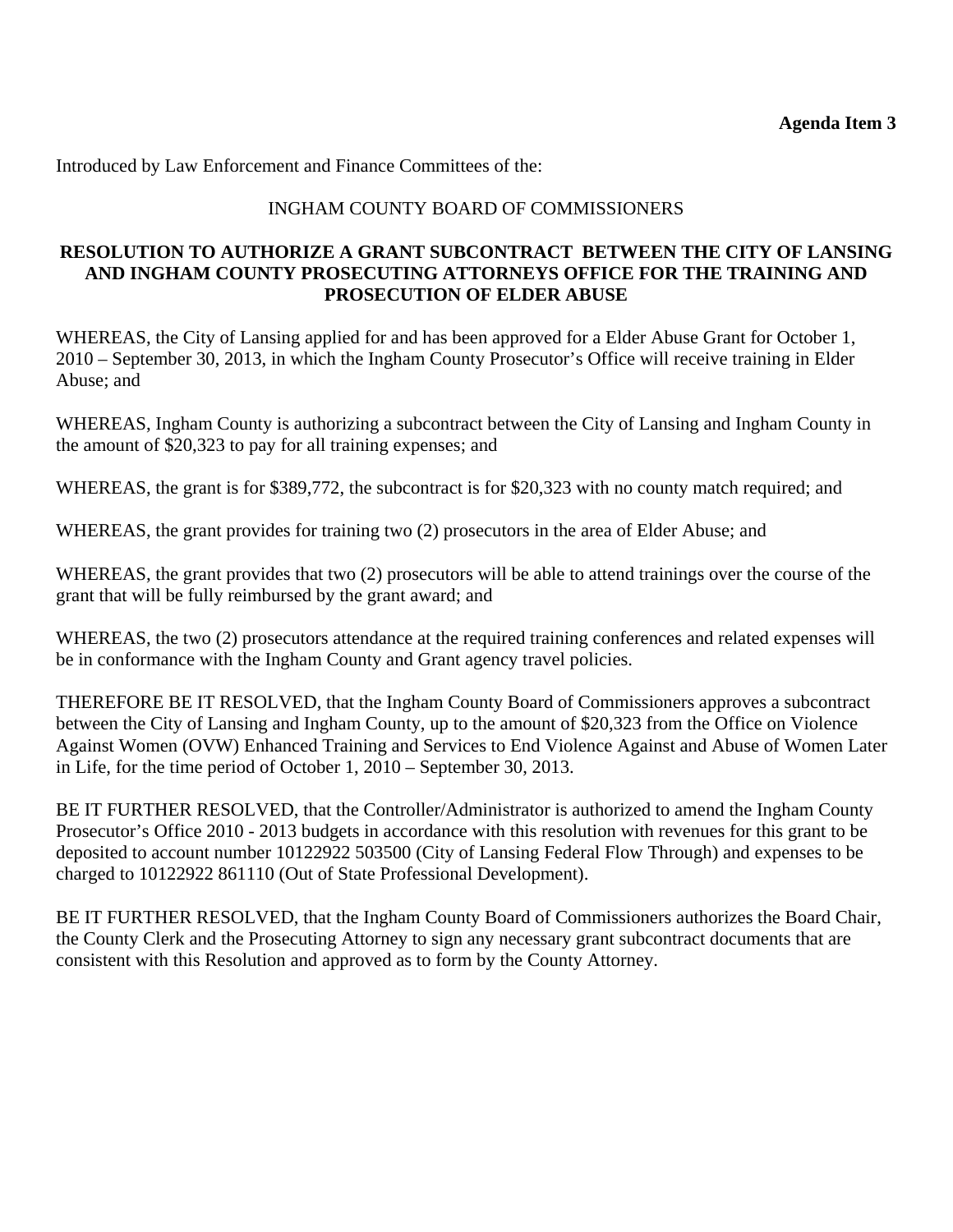<span id="page-17-0"></span>

| To:   | Law Enforcement and Finance Committees                                                                            |
|-------|-------------------------------------------------------------------------------------------------------------------|
| From: | Tom Shewchuk                                                                                                      |
| CC:   | Jim Hudgins, Rick Terrill, Bruce Gaukel, Jeff Kludy, Bryce Alford, Lance Langdon, Heidi Williams. John<br>Neilsen |
| Date: | March 20, 2011                                                                                                    |
| Re:   | Voice Recording System (VRS) recommendation for the Ingham County 911 PSAP                                        |
|       |                                                                                                                   |

The two existing Ingham County 911 Public Safety Answering Points (PSAP) utilize a Voice Recording System (VRS) to record all 911 phone and radio calls. This information is critical to the operations of the PSAP and provides the Directors the information needed to share this information with the courts, public safety agencies, and the public. Both systems are older, experiencing technical issues, are not compatible with the next generation phone system being implemented in the new consolidated PSAP, and are in need of replacement.

Ingham County Purchasing, MIS, and the 911 Technology Committee sought Requests for Proposals (RFP) for a new system. Pre-bid meetings were held and 3 vendors participated: Van Belkum, Sound Communications, and Advanced Wireless Technologies (AWT). AWT chose not to respond, Sound Communications responded but was late, and Van Belkum proposed a NICE VRS solution that met all of our requirements. One of the vendors did not get their RFP to Ingham County on time and sold a Verint solution that does not possess the same functionality as the NICE solution, and the other vendor could not meet the requirements. Some other reasons for the limited response are the specialized nature of the technology and vendor territories. For instance, Van Belkum is the only NICE reseller in Michigan and one of our requirements is to have a vendor within close proximity in the case of technical issues.

We asked Van Belkum to do a presentation of their solution and to answer any questions. After our meeting it was unanimous that the NICE system meets our requirements and is the best solution for the two existing 911 PSAP's and the new PSAP in Ingham County. The Ingham County Purchasing department also sought General Services Administration (GSA) pricing (a federal cooperative purchasing program that competitively procures government contracts) from an out-of-state vendor (American Telecom Solutions) who wanted to respond but chose not to. Van Belkum's bid was significantly lower, approximately \$60,000, than the quote provided by American Telecom who holds the contract for the GSA schedule 70 for 911 Voice Recording Systems.

After careful consideration our team unanimously recommends Ingham County purchase the NICE Voice Recording System from Van Belkum at a total price not to exceed \$166,000.00.

Thank you in advance for your consideration and please feel free to contact me if you have any questions.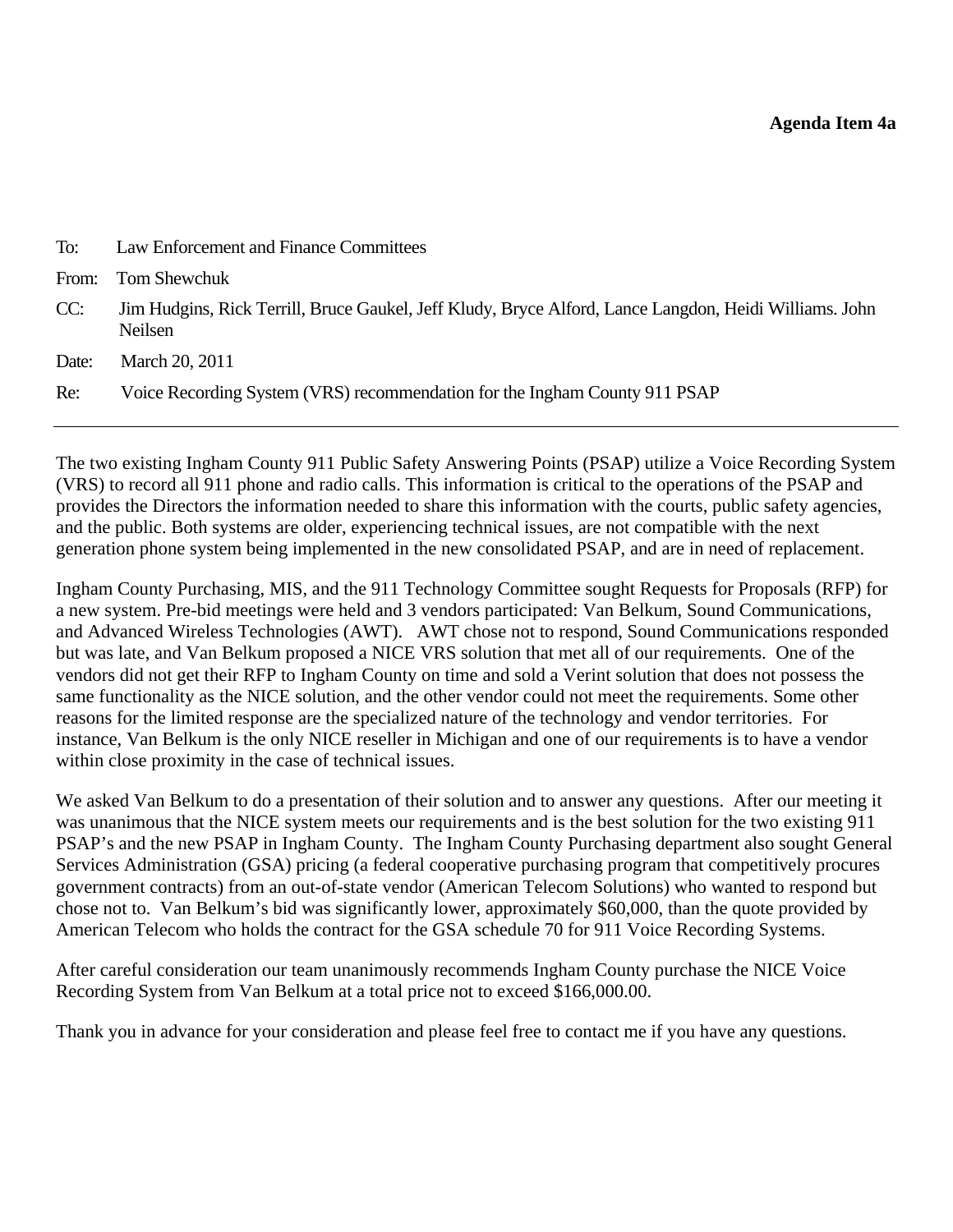Introduced by the Law Enforcement and Finance Committees of the:

#### INGHAM COUNTY BOARD OF COMMISSIONERS

#### **RESOLUTION AUTHORIZING A CONTRACT WITH VAN BELKUM FOR A NEW NICE 911 RECORDER SYSTEM FOR THE INGHAM COUNTY 911 CENTERS**

WHEREAS, the Ingham County Board of Commissioners has established a 911 Emergency Telephone Dispatch Services Fund for Management and System Improvements to the County emergency 911 dispatch system; and

WHEREAS, the Lansing and East Lansing 911 Centers have identified the need to replace the current malfunctioning 911 Recorder Systems with a NextGen 911 technology recorder; and

WHEREAS, the Van Belkum/NICE 911 Recorder System solution is compliant with the Harris EDACS Public Safety Radio System and proposed new 911 Phone System; and

WHEREAS, the Van Belkum/NICE 911 Recorder System solution will be installed within the Lansing 911 Center initially and then migrated to the new Ingham County Consolidated 911 Center; and

WHEREAS, the 911 Advisory Board is recommending that the Ingham County Board of Commissioners fund this request from the 911 Emergency Telephone Dispatch Services - 911 Fund for Management and System Improvements.

THEREFORE BE IT RESOLVED, that the Ingham County Board of Commissioners authorizes a contract with Van Belkum for the purchase and installation of a NICE 911 Recorder System at a cost of \$ 162,995, with a Project Contingency fund of \$3,005 for a total project cost not to exceed \$166,000, from the 911 Emergency Telephone Dispatch Services - 911 Fund for Management and System Improvements as part of the upgrade of the Public Safety Radio Communications System in Ingham County.

BE IT FURTHER RESOLVED, that the Chairperson of the Ingham County Board of Commissioners and the County Clerk are authorized to sign any necessary contract/purchase documents for an approved vendor and subcontract with Lansing consistent with this Resolution and approved as to form by the County Attorney.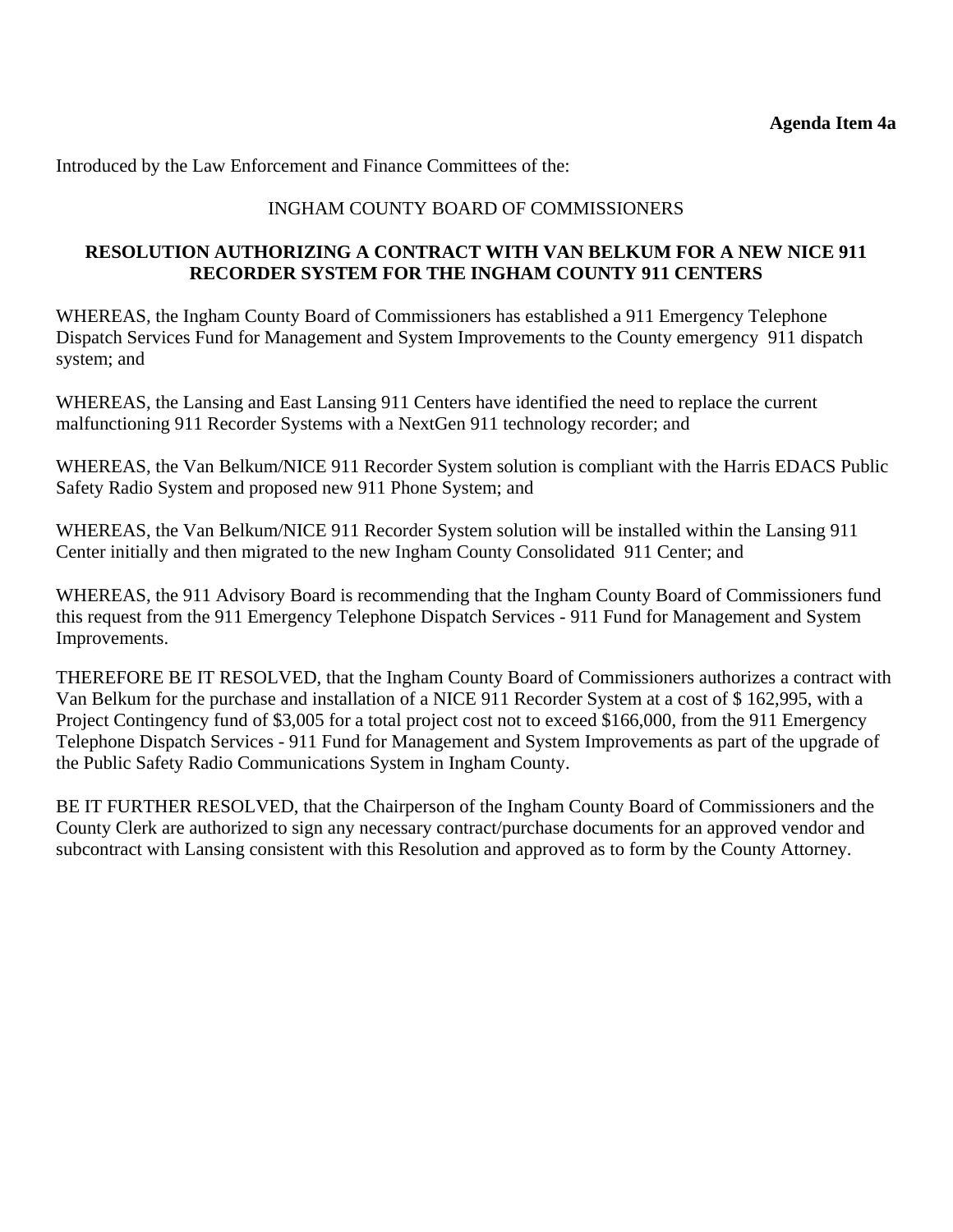- <span id="page-19-0"></span>To: Ingham County Board of Commissioners
- From: Bryce C. Alford, 911 Radio Systems Administrator
- Re: Purchase of Radios through a Grant
- Date: March 21, 2011

Ingham County is proposing to purchase ten Motorola XTL5000 radios to enhance our interoperability between the Ingham County UHF EDACS radio system, Ingham County Central Dispatch and the MPSCS radio system. This would be done through a PSIC (Public Safety Interoperable Communications) Grant.

Six of the ten radios are to replace existing Motorola Astro MPSCS interoperability patch radios which are obsolete due to their age and they are no longer supported by Motorola for repair and parts. These radios are approximately 14 years old.

The six obsolete radios I am proposing to replace are currently functioning as patch radios between the Ingham County EDACS radio system and the MPSCS radio system on the following MPSCS talk groups:

#### 19P911, 23P911, 33P911, 33MPSC1, 33MPSC2, MPSCEVNT

The four additional radios would be installed at our new consolidated Ingham County Central Dispatch for the purpose of providing interoperability with the Michigan State Police and the Public Safety Agencies within the neighboring Counties of Shiawassee, Livingston and Washtenaw (which are all on the MPSCS).

The equipment we are asking for consists of the following items:

10 - Motorola XTL-5000 control station radios - state contract pricing of \$3690 each (\$36,900) 10 - Control station Yagi antennas - \$125 each (\$1,250) 1500 ft. - ½" heliax antenna cable (\$3,000) 40 - Connectors for ½" heliax cable (\$800) 10 - Lightning arresters (\$800) Installation of radios and antennas: \$3,000

Total project cost: \$45,750

This PSIC Grant is a 20% match and Ingham County's portion that I am recommending be approved would be \$9,150.00.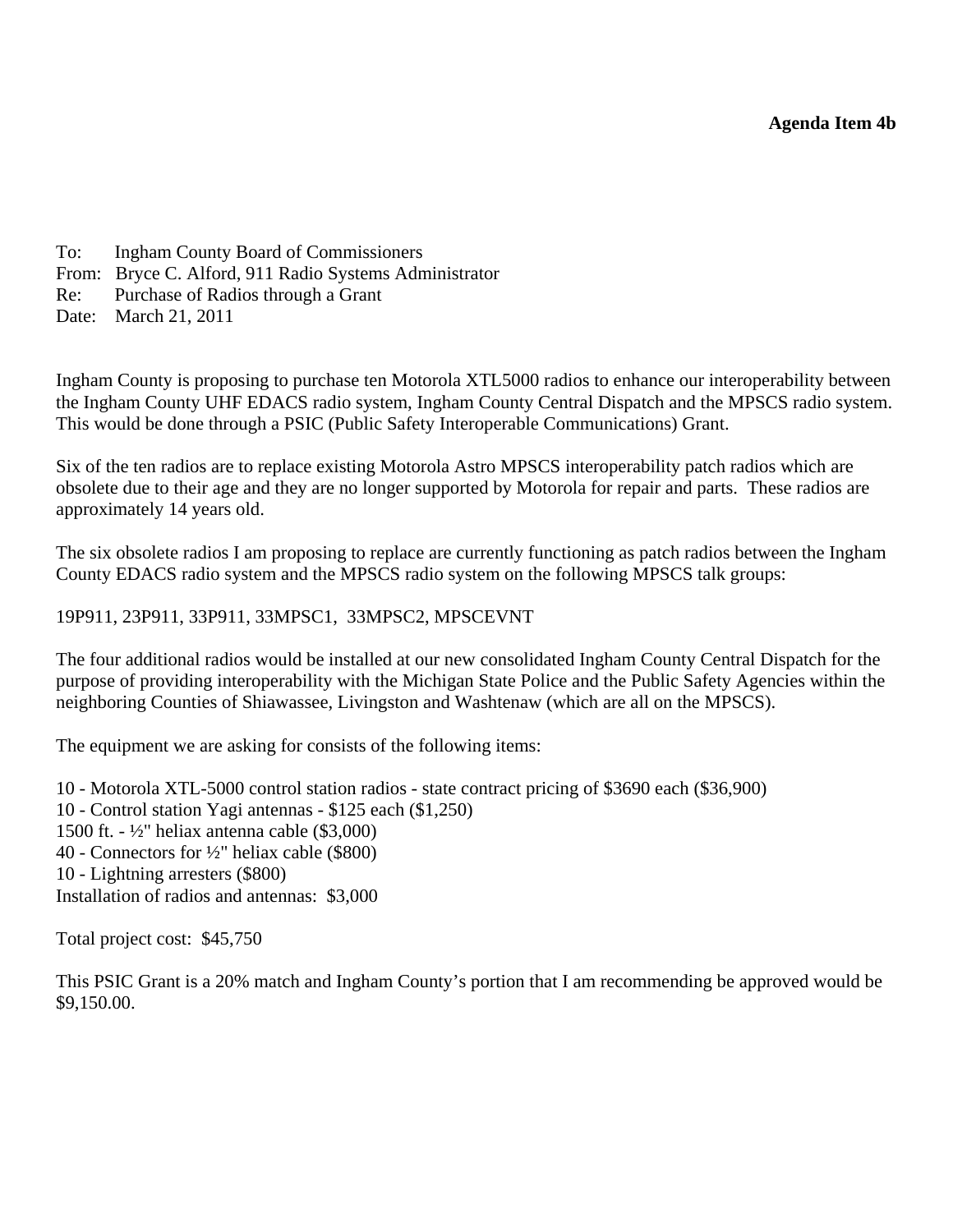Introduced by the Law Enforcement and Finance Committees of the:

#### INGHAM COUNTY BOARD OF COMMISSIONERS

#### **RESOLUTION AUTHORIZING ENTERING INTO CONTRACT WITH THE CITY OF LANSING FOR THE PUBLIC SAFETY INTEROPERABLE COMMUNICATION (PSIC) GRANT PROGRAM TO ENHANCE THE INGHAM COUNTY PUBLIC SAFETY RADIO COMMUNICATIONS SYSTEM**

WHEREAS, the Ingham County Board of Commissioners operates the Ingham County Public Safety Radio Communications System; and

WHEREAS, the Systems Administrator and 911 Advisory Board have identified PSIC grant funds that fund eighty percent of the costs (\$36,600) to purchase ten Motorola XTL5000 radios to enhance our interoperability between the Ingham County Public Safety Radio Communications System, Ingham County Central Dispatch and the Michigan Public Safety Communication System (MPSCS) radio system; and

WHEREAS, the 911 Advisory Board is recommending that the Ingham County Board of Commissioners fund this twenty percent grant match request (\$9,150) from the 911 Emergency Telephone Dispatch Services - Ingham County Public Safety Radio Communications System Project Budget.

THEREFORE BE IT RESOLVED, that the Ingham County Board of Commissioners authorizes entering into contract with the City of Lansing for the Public Safety Interoperability Communication (PSIC) Grant Program for a total project cost of \$45,750, of which \$36,600 is grant funds and \$9,150 is local match for the purchase and installation of the necessary radios and related equipment for the Public Safety Wireless Voice Communication System for the time period of January 1, 2007 to June 30, 2012.

BE IT FURTHER RESOLVED, that the following budget and purchase orders are authorized as part of this communications project:

10 - Motorola XTL-5000 control station radios - state contract pricing of \$3,690 each (\$36,900) 10 - Control station Yagi antennas - \$125 each (\$1250) 1500 ft. - ½" heliax antenna cable (\$3,000) 40 - Connectors for ½" heliax cable (\$800) 10 - Lightning arresters (\$800) Installation of radios and antennas: \$3,000

Total project cost: \$45,750

BE IT FURTHER RESOLVED, that the Controller/Administrator is authorized to make the necessary budgetary transfers of these grant match funds from the 911 Emergency Telephone Dispatch Services - 911 fund for Management and System Improvements as part of the upgrade of the Public Safety Radio Communications System in Ingham to be completed by June 30, 2011.

BE IT FURTHER RESOLVED, that the Chairperson of the Ingham County Board of Commissioners and the County Clerk are authorized to sign any new contract or purchase documents as prepared by or approved as to form by the County Attorney that are consistent with this resolution.